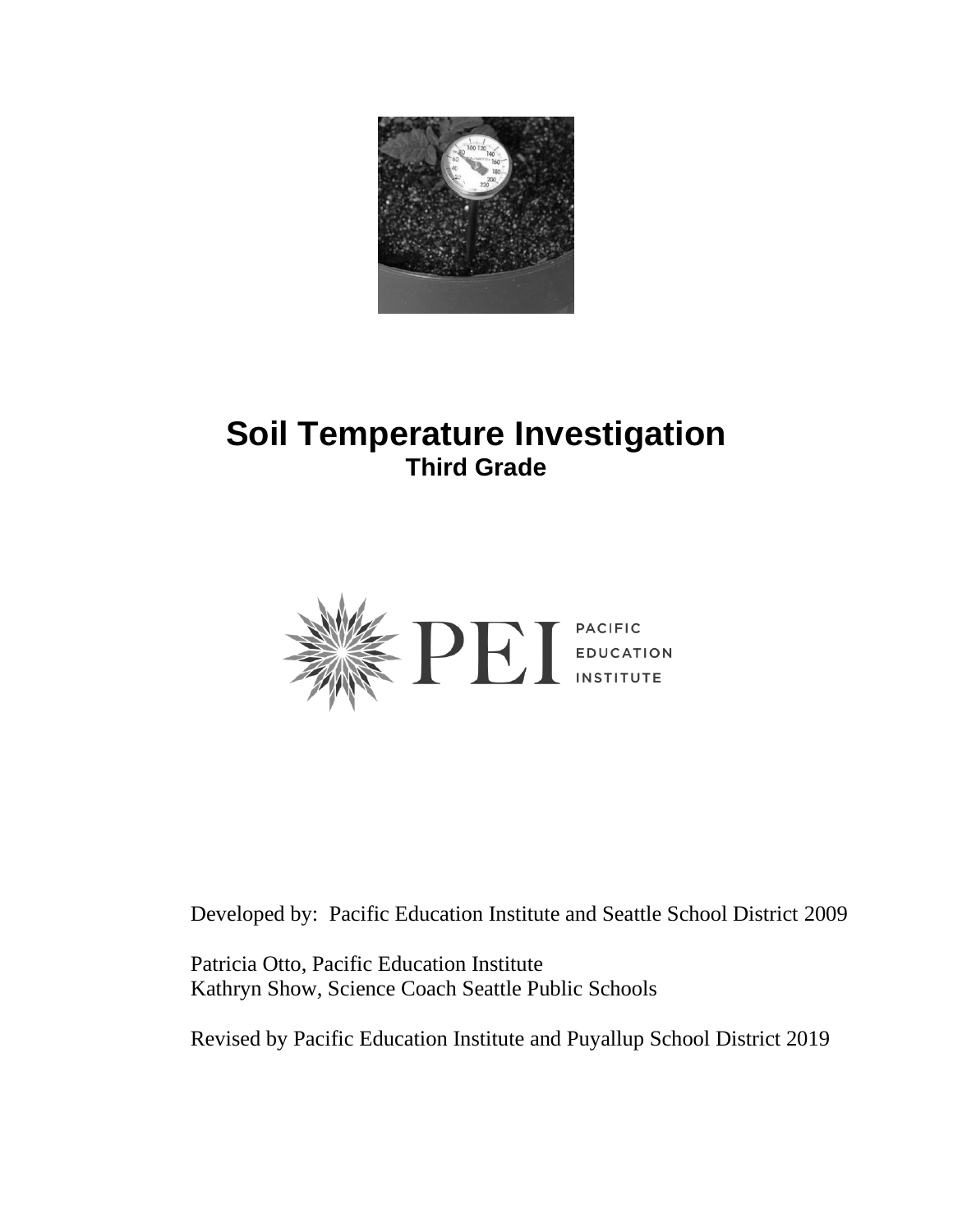#### **Soil Temperature and Seed Sprouting Investigation Supports Plant Growth and Development Standards**

#### **Overview**

These lessons will allow students to explore the connection between soil temperature and seed germination (sprouting). This is part of the plant life cycle studied during *How Plants Grow and Change Unit.* (LS1.B). The lessons will help reinforce the concepts of the basic needs of plants and introduce students to plant (seed) adaptations. There is an optional pre-day lesson where students go outdoors to collect and observe seeds and their differences. They explore seed differences as they read about different seeds and their germination temperatures. (LS3.A) (LS3.B) Students will review the skill of using a thermometer to record temperatures. Students will conduct a field investigation comparing soil temperatures at two locations and then applying this data to answer the focus question, "which location would allow seeds to sprout earliest in the spring?".Students also construct arguments/explanations using claim, evidence, reasoning when answering both the investigation and focus questions. (3-LS4-3) Students practice the skills needed for testing a solution to a problem. (3-5 ETS1-3) There are 3 lessons taking 4-5 days. Lesson 1 takes two classroom periods or an extended period. Other lessons take about an hour to accomplish. When students think about seeds it is difficult to think about them as living. This is the phenomena this unit is exploring.

*"A SEED KNOWS how to wait. Most seeds wait for at least a year before starting to grow; a cherry seed can wait for a hundred years with no problem. What exactly each seed is waiting for is known only to that seed. Some unique trigger-combination of temperature-moisture-light and many other things is required to convince a seed to jump off the deep end and take its chance-to take its one and only chance to grow…A coconut seed is a seed that's as big as your head. It can float from the coast of Africa across the entire Atlantic Ocean and then take root and grow on a Caribbean island. In contrast, orchid seeds are tiny: one million of them put together add up to the weight of single paper clip. Big or small, most every seed is actually just food to sustain a waiting embryo. The embryo is a collection of only a few hundred cells, but it is a working blueprint for a real plant with root and shoot already formed."-*Hope Jahren**,** Lab Girl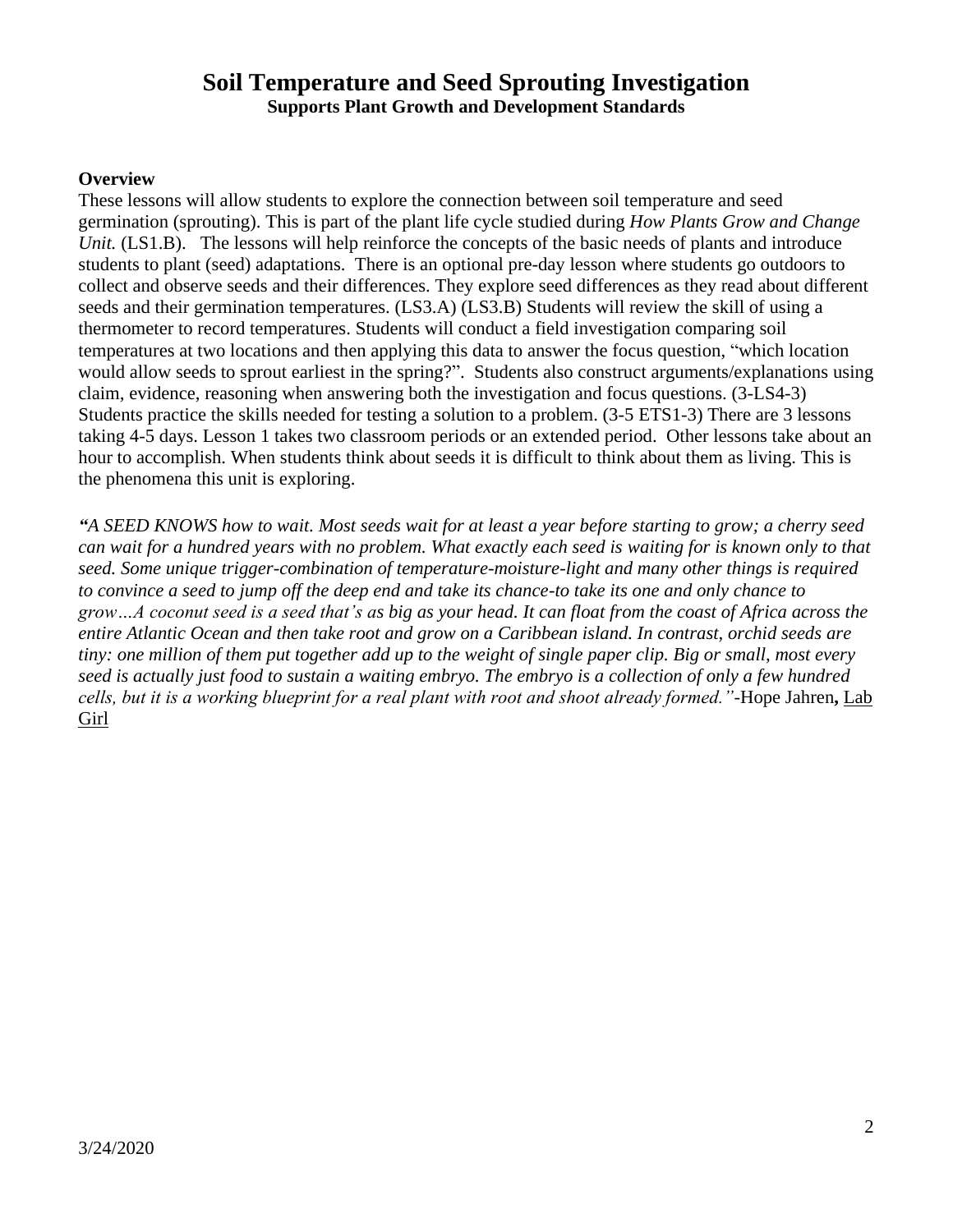#### **Comparative Field Investigation-Soil Temperature and Seed Sprouting Next Generation Science Standards-3-Dimensions**

| <b>Dimensions from the Framework</b>                                                                                                                                                                                                                                                                                                                                                                                                                                                                                                                                                                                                                                                                                                                                                                                      | <b>What Students are Doing</b>                                                                                                                                                                                                                                                                                                                                                                                                                                                                                                                                                                                                                                                                                                                                                                                                                                                                                                                                              |
|---------------------------------------------------------------------------------------------------------------------------------------------------------------------------------------------------------------------------------------------------------------------------------------------------------------------------------------------------------------------------------------------------------------------------------------------------------------------------------------------------------------------------------------------------------------------------------------------------------------------------------------------------------------------------------------------------------------------------------------------------------------------------------------------------------------------------|-----------------------------------------------------------------------------------------------------------------------------------------------------------------------------------------------------------------------------------------------------------------------------------------------------------------------------------------------------------------------------------------------------------------------------------------------------------------------------------------------------------------------------------------------------------------------------------------------------------------------------------------------------------------------------------------------------------------------------------------------------------------------------------------------------------------------------------------------------------------------------------------------------------------------------------------------------------------------------|
| <b>Science and Engineering Practices</b><br>Asking questions<br>Planning and carrying out<br>investigations<br>Analyzing and interpreting data<br>$\bullet$<br>Constructing explanations<br>$\bullet$<br>Engaging in argument from evidence<br>Using mathematics and computational<br>thinking<br>Obtaining, evaluating, and<br>$\bullet$<br>communicating information                                                                                                                                                                                                                                                                                                                                                                                                                                                    | Students ask questions and carry out investigations<br>answering the question, "which location has the<br>highest soil temperature?" and relate that data to the<br>focus question, "which location will seeds germinate<br>the earliest?". Students analyze soil temperature data<br>using mathematical thinking of medians and modes.<br>Students use this data as evidence when they construct<br>arguments/explanations to answer both their questions.<br>Students obtain information by reading informational<br>charts about when certain seeds germinate and<br>communicate their findings through discussions and<br>journal entries.                                                                                                                                                                                                                                                                                                                              |
| <b>Disciplinary Core Ideas</b><br><b>LS1.B: Growth and Development of</b><br><b>Organisms</b><br>Reproduction is essential to the continued<br>existence of every kind of organism. Plant<br>and animals have unique and diverse life<br>cycles $(3-LS1-1)$<br><b>LS3.A: Inheritance of Traits</b><br>Mancy characteristics of organisms are<br>inherited from their parents. (3-LS3-1)<br><b>LS3.B Variation of Traits</b><br>Different organisms vary in how they look<br>and function because they have different<br>inherited information. (3-LS3-1)<br>3-LS4-3. Construct an argument with<br>evidence that in a particular habitat some<br>organisms can survive well, some survive less<br>well, and some cannot survive at all<br>3-5-ETS1-3. Plan and carry out fair tests in<br>which variables are controlled. | <b>LS1.B:</b> Students are examining the seed part of plant<br>lifecycle to learn about heat needed for seeds to<br>germinate (sprout).<br>LS3.A; LS3.B: Students collect seeds and read an<br>information sheet to discover that different types of<br>plants have seeds that look very different and that each<br>of those seeds has different germination requirements.<br>3-LS4-3: Students construct an argument about which<br>location (habitat) seeds would germinate earlier in the<br>spring (and thus where those plants would survive<br>well) with soil temperature evidence from their<br>comparative investigation.<br>3-5-ETS1-3: Students plan and carry out a fair test of<br>which location has the highest temperature. They all<br>measure soil temperature at the same depth and for the<br>same number of minutes controlling those variables.<br>(Though this isn't testing as solution, it is practicing<br>planning and carrying out fair tests.) |
| <b>Cross Cutting Concepts</b><br>Patterns<br>$\bullet$<br>Cause and effect<br>Systems and system models<br><b>Structure and function</b>                                                                                                                                                                                                                                                                                                                                                                                                                                                                                                                                                                                                                                                                                  | Students look for patterns in the data they<br>$\bullet$<br>collect.<br>Students consider cause and effect with a<br>minimum temperature determining germination<br>in seeds.<br>Students look at the system of a seed and the<br>$\bullet$<br>energy (heat) that goes into a seed for<br>germination.<br>Students learn about the structure and function<br>of seeds in plants' lifecycles.                                                                                                                                                                                                                                                                                                                                                                                                                                                                                                                                                                                |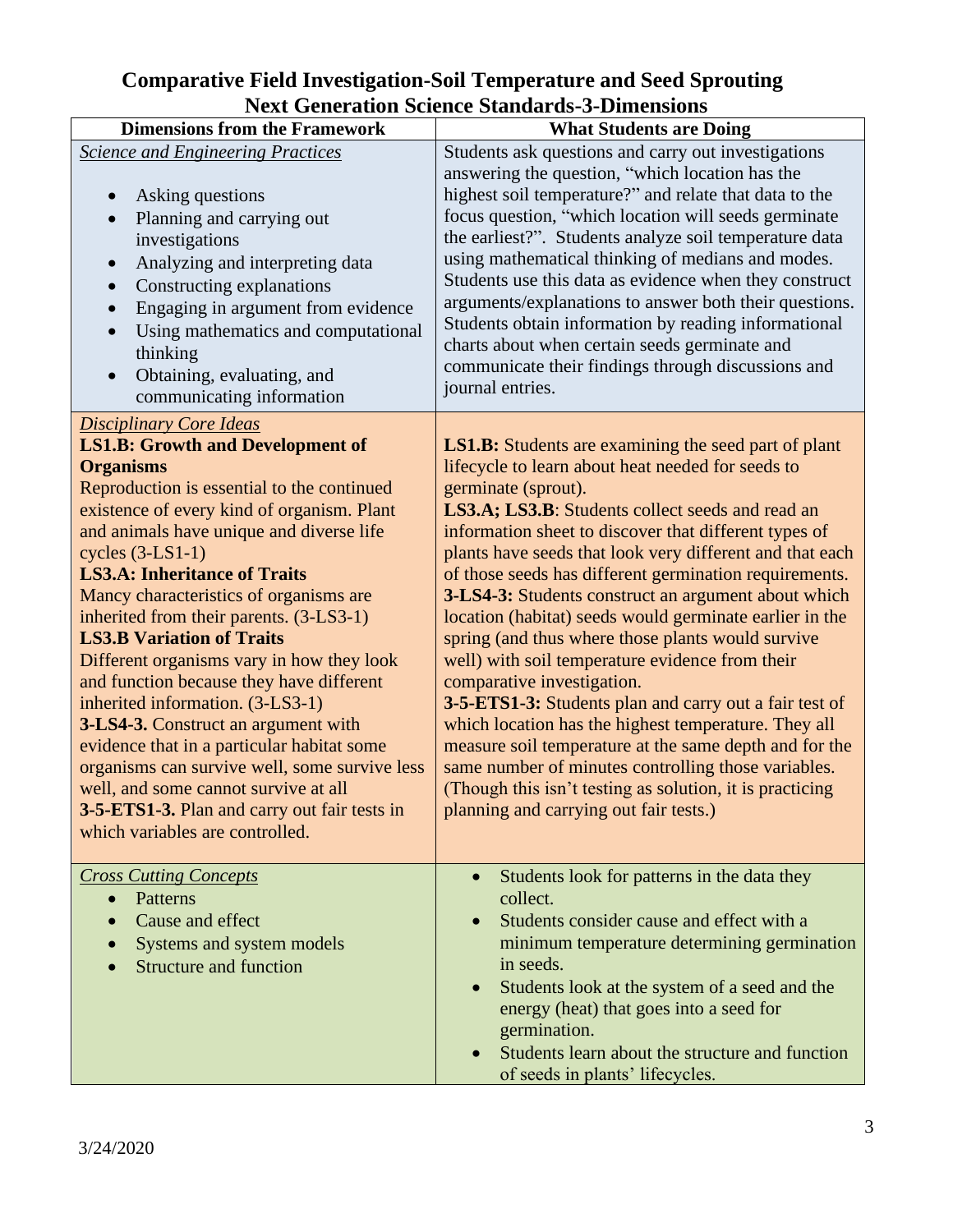## **English Language Proficiency Standard:**

ELP.2-3.2 participate in grade appropriate oral and written exchanges of information, ideas, and analyses, responding to peer, audience, or reader comments and questions.



## **Third Grade Math Standards**

#### CCSS.Math.Content.3.MD.B.3

Draw a scaled picture graph and a scaled bar graph to represent a data set with several categories. Solve one- and two-step "how many more" and "how many less" problems using information presented in scaled bar graphs. *For example, draw a bar graph in which each square in the bar graph might represent 5 pets*.

#### CCSS.Math.Content.3.MD.B.4

Generate measurement data by measuring lengths using rulers marked with halves and fourths of an inch. Show the data by making a line plot, where the horizontal scale is marked off in appropriate units whole numbers, halves, or quarters.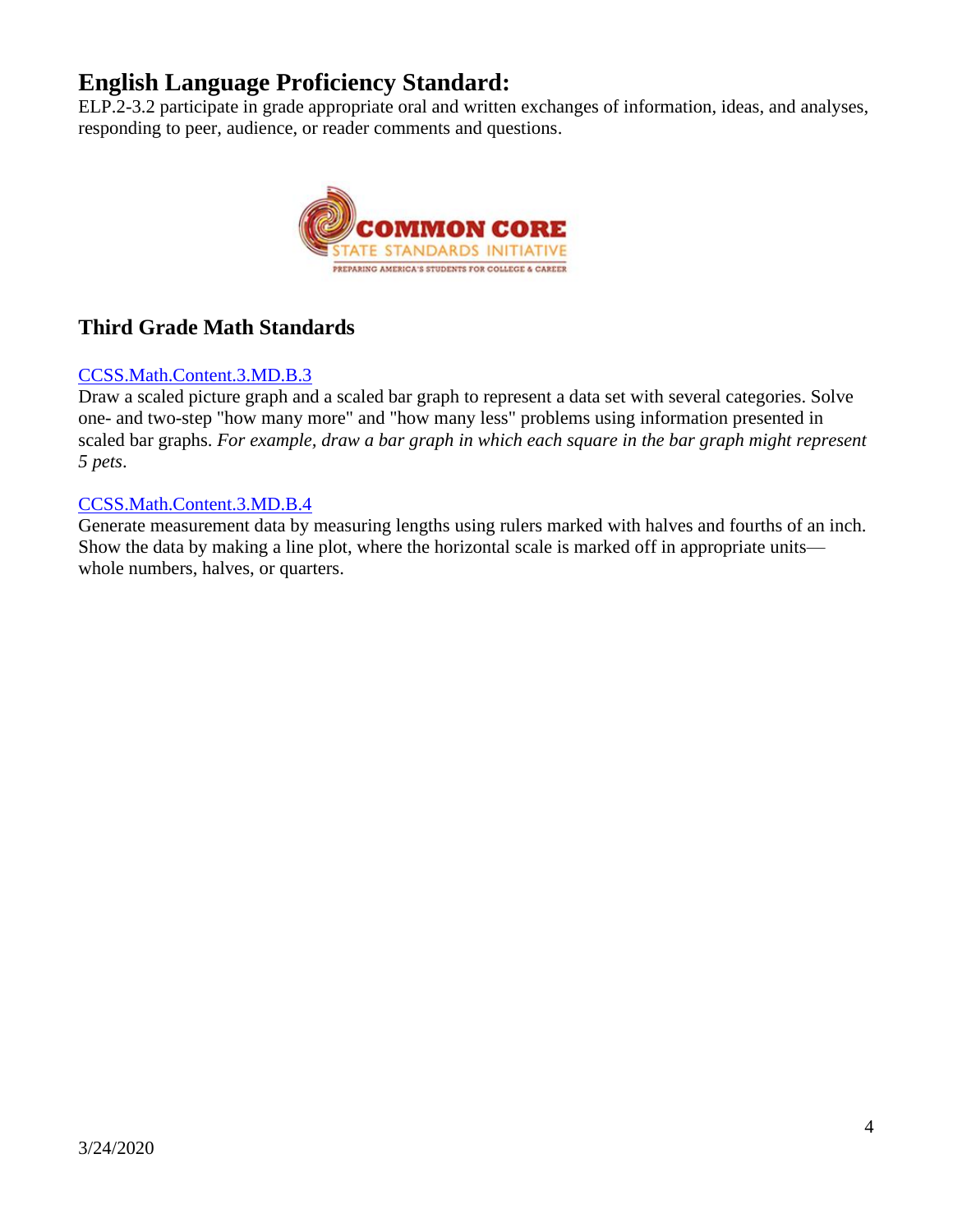## **Pre-day Engagement**

#### **Teacher Background**

To engage students and make a connection between lima bean seeds and seeds in their local environment, students collect seeds outside to compare those seeds to the lima bean seeds they describe in the classroom. Seeds may be collected in a variety of ways. Putting masking tape sticky side out on pants and/or sleeves allows students to get smaller seeds as they walk or swing arms among plants. Putting wool socks over shoes allows students to collect seeds that are sticky in grassy or planted areas.

**Materials:** Lima bean seeds – per 2 students; Optional- socks or masking tape

#### *Pre-day Engagement*

- 1. Read students a book about seeds such as Eric Carle's *The Tiny Seed.*
- 2. Have students examine a lima bean seed cutting it open so they can see the tiny leaflet inside.
- *3.* Have students draw it and describe the lima bean in their notebooks. *Optional-Use box and T chart.*
- 4. Introduce the idea of seeds; they are alive and will grow into plants, given the right conditions.
- 5. Students collect seeds outdoors and draw and label one seed in their notebooks. If you have a seed collection, you can also provide seeds for students to observe.
- 6. Ask students how these seeds are different from the lima bean seed. Different seeds have different size, color, shape; different seeds have different dispersal mechanisms.
- 7. Have students discuss the lima bean seed they observed. What were the parts? Tell them all seeds have the same parts even if they are too small for us to see without a microscope. All seeds have seed coats, cotyledons, and embryos in order to grow into plants. They all have similar life cycles, but different plants have different types of seeds.
- 8. **Science notebook option**: Ask students to compare and contrast two seeds using a box and Tchart. If students are unable to collect seeds outdoors, bring in seeds you collected. By constructing a box and T-chart, you can help them realize that even though seeds have many differences in appearance, they all have the same parts inside, which enable them to grow into plants. If your students have not made a box and T-chart, you could construct one as a whole class activity. Note the example box and T-chart below.
- 9. **Reflection activity:** Ask students to record everything they know about soil, plants, and growth thin their journal or on a piece of paper. After a few minutes of independent thinking, have students find a partner and share their knowledge; students can add to their own list if they learn something new. Students should each share for two minutes. Students should then thank each other for the knowledge and find a new partner and repeat the sharing process. After this activity, you could either have students put this in their science notebook or have a class discussion and create a class chart. This could be used a pre-assessment of your students knowledge about plants and help identify possible misconceptions (example: plants need dirt in order to grow.)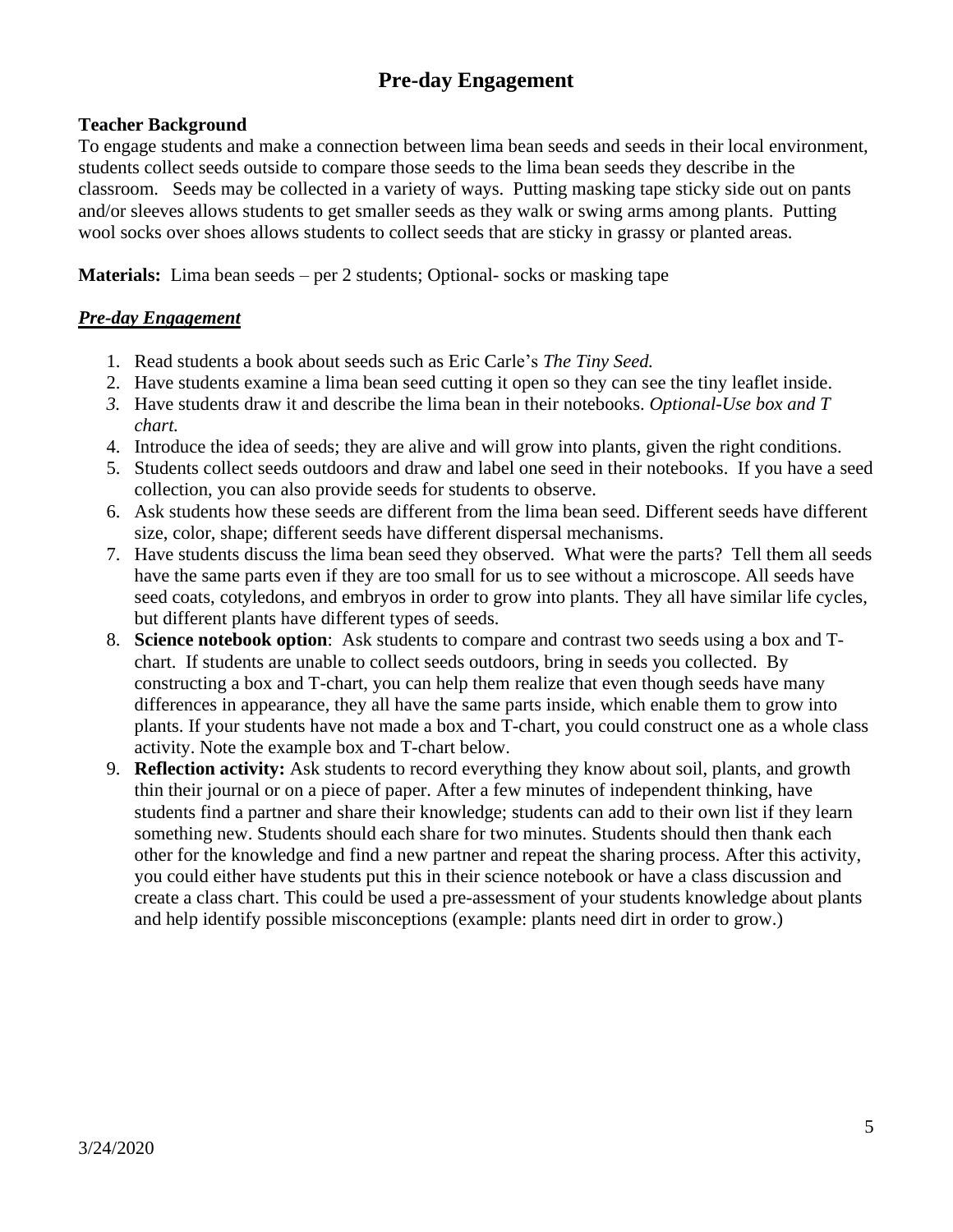#### **Seeds**

#### Same

- Contain a baby plant (embryo)
- Can grow into plants
- Needs water and heat to sprout (plant needs
- light and soil to grow)
- Part of a plant life cycle

# Different

| (texture)<br>(size)<br>(color) | Seed #1 (Lima Bean)<br>smooth<br>large<br>white | Seed #2 (Collected from outdoors-Horse Chestnut)<br>smooth<br>very large<br>brown |
|--------------------------------|-------------------------------------------------|-----------------------------------------------------------------------------------|
|                                |                                                 |                                                                                   |
| (shape)                        | oval                                            | round                                                                             |
|                                |                                                 |                                                                                   |

\*Fun fact: Holly seeds have to go through the digestive system of a bird in order to germinate.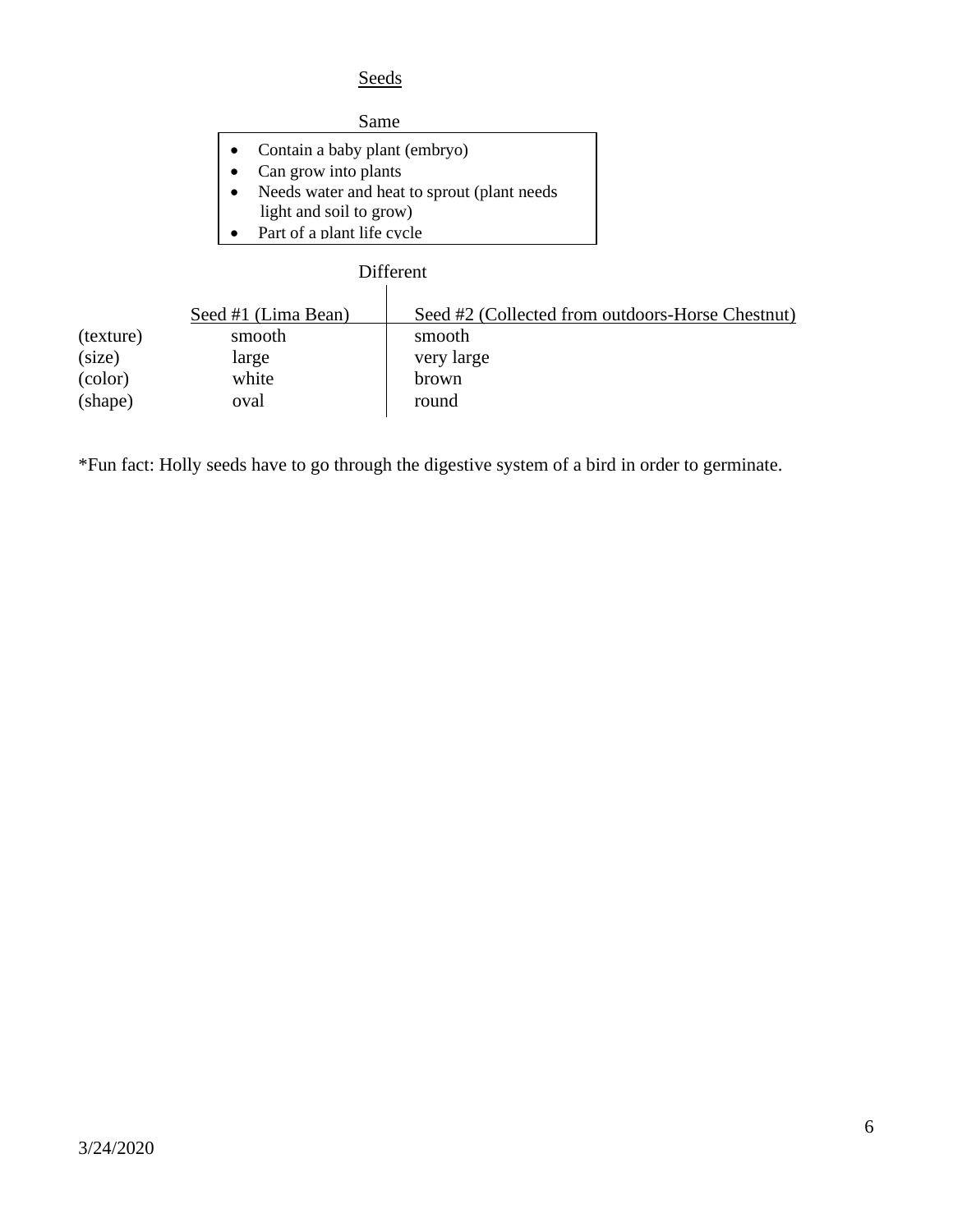## **Lesson 1: Preparing for Comparative Soil Temperature Investigation**

#### **Teacher Background and Preparation**

- Lesson 1 takes an extended period or 2 periods
- Underlined words in the lessons should be added to the word list for students to reinforce their use and understanding.

Since different seeds require different soil temperatures in order to sprout it is important to know soil temperature when choosing a location to plant seeds. This investigation, comparing soil temperatures at 2 locations, will have the greatest soil temperature differences if you choose 2 contrasting sites. Taking soil temperatures on a sunny day increase the chances of having greater variations in soil temperatures between the two locations.

Look for:

- sunny versus shady parts of the school grounds
- north versus south sides of buildings
- protected area versus an open field

*\*Make sure the thermometers are calibrated so they all show the same air temperature*

#### **Objectives:**

Students will: 1) review what plants need to grow; 2) read information about different types of seeds needing different sprouting temperatures; 3) introduced to fair tests and the focus and investigation questions; 4) practice with thermometers.

**Materials:** Laminated seed sheets, soil thermometers, stopwatch or watch

#### **Engage**

- 1. Discuss what students learned during their *How Plants Grow and Change* Unit(or in previous grades) in the classroom. Review with students (or refer to their notebooks) plants' needs for growth.; light, water, mineral nutrients, air, and heat. Review the plant life cycle.
- 2. Chart or draw how plants needs are met in the classroom and outside.

In the first column list what plants need to sprout and grow (light, water, mineral nutrients, air). Ask: "*How are these needs met by plants we grow in the classroom?".* In the second column write down how these needs are met in the classroom. Students could also be asked to draw what they know about what plants need to grow. Ask some of the following questions:

- What allowed us to grow plants in the classroom in the fall or this early in the spring?
- When do we usually plant seeds in a garden outside? Why?
- When do we see flowers coming up in our neighborhoods?
- When do flowers develop their seeds?
- What other factors besides light, air, water, and mineral nutrients might influence *where* a plant might grow?

Add **heat** to the list of needs for a seed to sprout, if not listed. Finally ask: *"How are plants' needs to sprout and grow met outdoors?"*. In a third column write down how these needs are met when plants grow outdoors.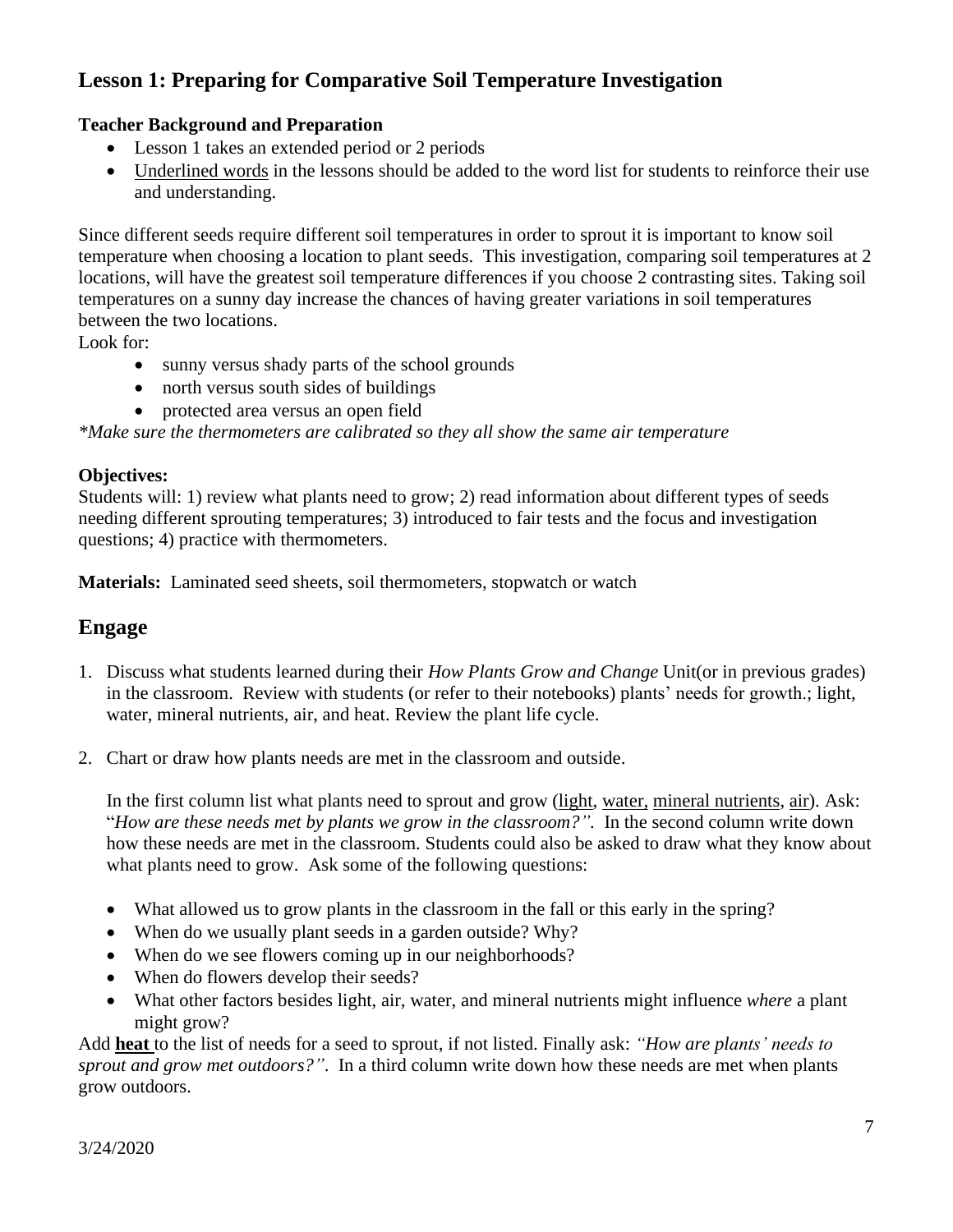| <b>Plants Need</b> | How these needs are met in the<br>classroom | How plants growing outdoors get<br>their needs met |
|--------------------|---------------------------------------------|----------------------------------------------------|
| Water              | People watering the plants                  | Rain or people watering                            |
| Air                | Air in classroom                            | Air outside                                        |
| Mineral nutrients  | Mineral nutrients in soil,                  | Mineral nutrients in the soil                      |
|                    | water or fertilizer                         | and water                                          |
| Light              | Light energy from light                     | Light energy from the sun                          |
|                    | system                                      |                                                    |
| Heat               | The room is heated that the                 | Light energy from the sun                          |
|                    | plants are in.                              | changes to heat in the air or<br>ground/soil       |
| Space              | Plants are thinned                          | Some plants die out to make<br>room for others     |

**(Example) Chart of Plant Needs for Growth**

3. Focus in on how plants require heat energy to sprout, grow, flower, and fruit. Just as all the seeds looked different so do different types of seeds and types of plants have different temperature requirements.

4. Give each pair of students the laminated sheet of seeds; lima beans, squash, cucumber, corn, pea, broccoli, radish, and spinach seeds. Tell students each type of seed requires different minimum soil temperatures in order to sprout. Seeds do not actually need sun to sprout as you can show by sprouting seeds in the dark. The plant, once sprouted, however cannot grow without light.

- Lima beans: 70° F
- Squash and cucumbers:  $60^{\circ}$  F
- Corn:  $50^{\circ}$  F
- Pea, broccoli, radish:  $40^{\circ}$  F
- Spinach: 32° F

Post the focus question and pose to students: **Which location would allow seeds to sprout earliest in the spring?** Discuss how they might go about deciding which location would be best?

5. Explain to students they are going to investigate which location on the schoolyard has the highest soil temperature? They will be comparing 2 locations to begin with to perform a fair test to answer the investigative question. Post the investigative question:

| <b>Which location</b> |                                          |  | has the highest |
|-----------------------|------------------------------------------|--|-----------------|
|                       | soil temperature 5 cm below the surface? |  |                 |

6. Have students open their science notebooks to a blank page. On the left side have students write the date and the investigative question.

**Teacher Note:** If doing the investigation in October explain to students that we are assuming that those soils that have the highest temperatures in October would also have the highest temperatures in May in order to answer the focus question "Which location would allow seeds to sprout earliest in the spring?" To verify this assumption, you could have students perform the investigation again in May and compare.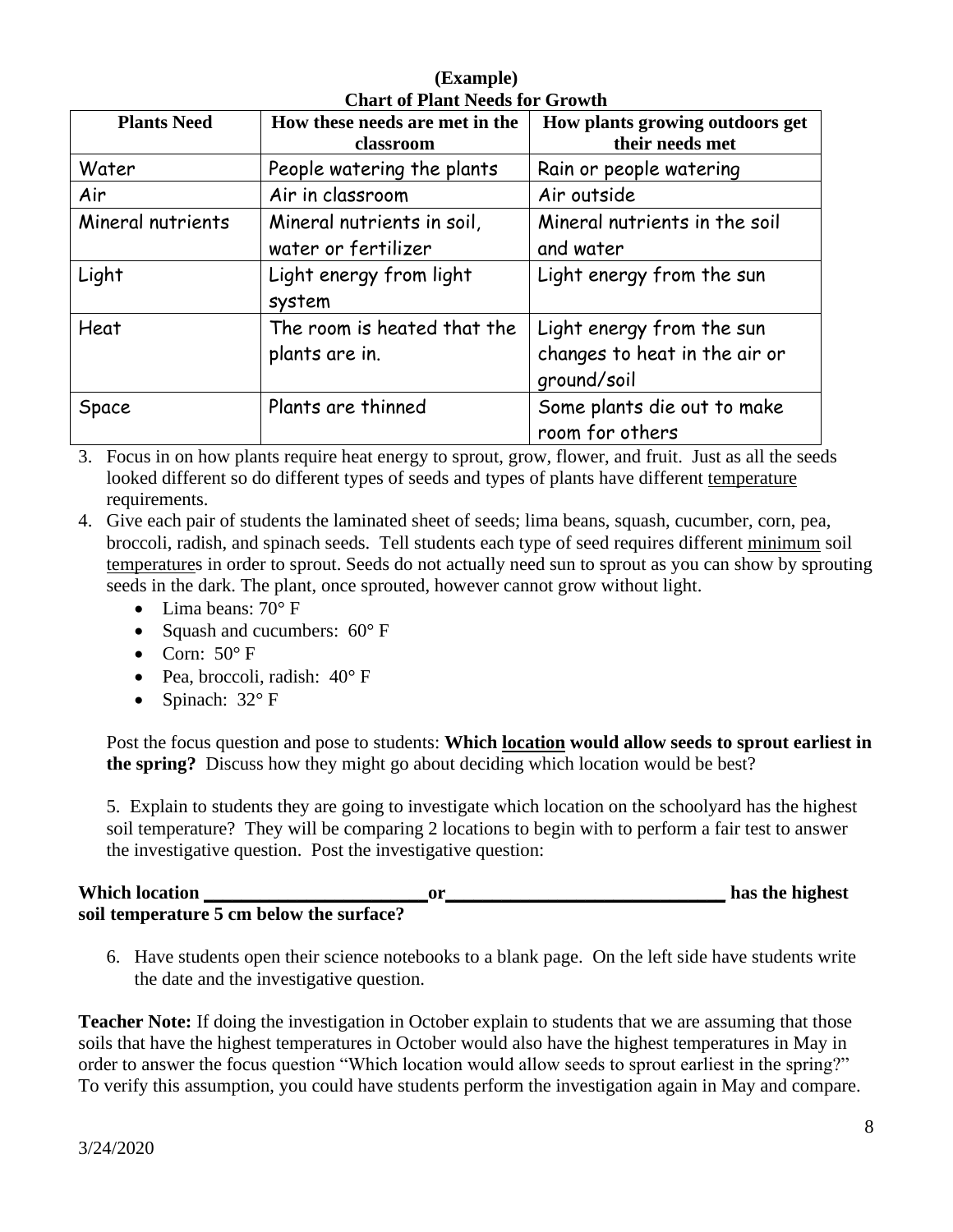## **Explore**

Reminder: this investigation will have the greatest variation in soil temperature if the two chose locations are; north vs. south sides of buildings, sunny vs. shady, protected vs. open areas.

- 1. Go to a **different** location than where the soil temperature comparison will be made to practice using and reading the soil thermometers. Have students place their thermometer into the ground at 5cm, wait at least 1 minute, read the thermometer without taking it out of the ground, and record the temperature. Repeat until you feel students are reading the thermometers consistently.
- 2. Discuss why students are to read the temperature while the thermometer is in the ground. Ask: "*what is the thermometer measuring once it is out of the ground?".* Elicit that it is measuring the temperature of the air, which will be different than the temperature of the ground. Ask: "*What would the thermometer be measuring if you were holding on to the tip?".* Elicit that it would be measuring the temperature of their hand.
- 3. Go outside and have students make observations of the two locations, recording in their notebooks. Explain that scientists always describe their study sites first.

#### **Teacher Background Information:**

- In investigations there is not always a significant difference in the data. If there is little or no difference in the soil temperatures, it is still valid data even though it may be unexpected.
- Light energy from the sun is absorbed by the air and soil and changed (transformed) into heat (thermal) energy. Areas that receive more sunlight at a direct angle should change more sunlight into heat energy and have higher temperatures. Areas that are dark in color absorb more sunlight and may also have higher temperatures. Other factors such as the angle of the Earth, wind speed, cloud cover, and vegetation cover also affect temperature.

### **Explain**

- 1. Have students predict which location will have the highest soil temperature. Discuss student predictions and ask students why they predicted what they did.
- 2. Back in the classroom have students write their prediction in their notebooks below the investigation question. Make sure to let students know it is fine to predict incorrectly-scientists do it all the time.
- 3. Share temperature readings students recorded. If readings are different, ask why. Discuss why scientists take more than one reading. This is called multiple trials.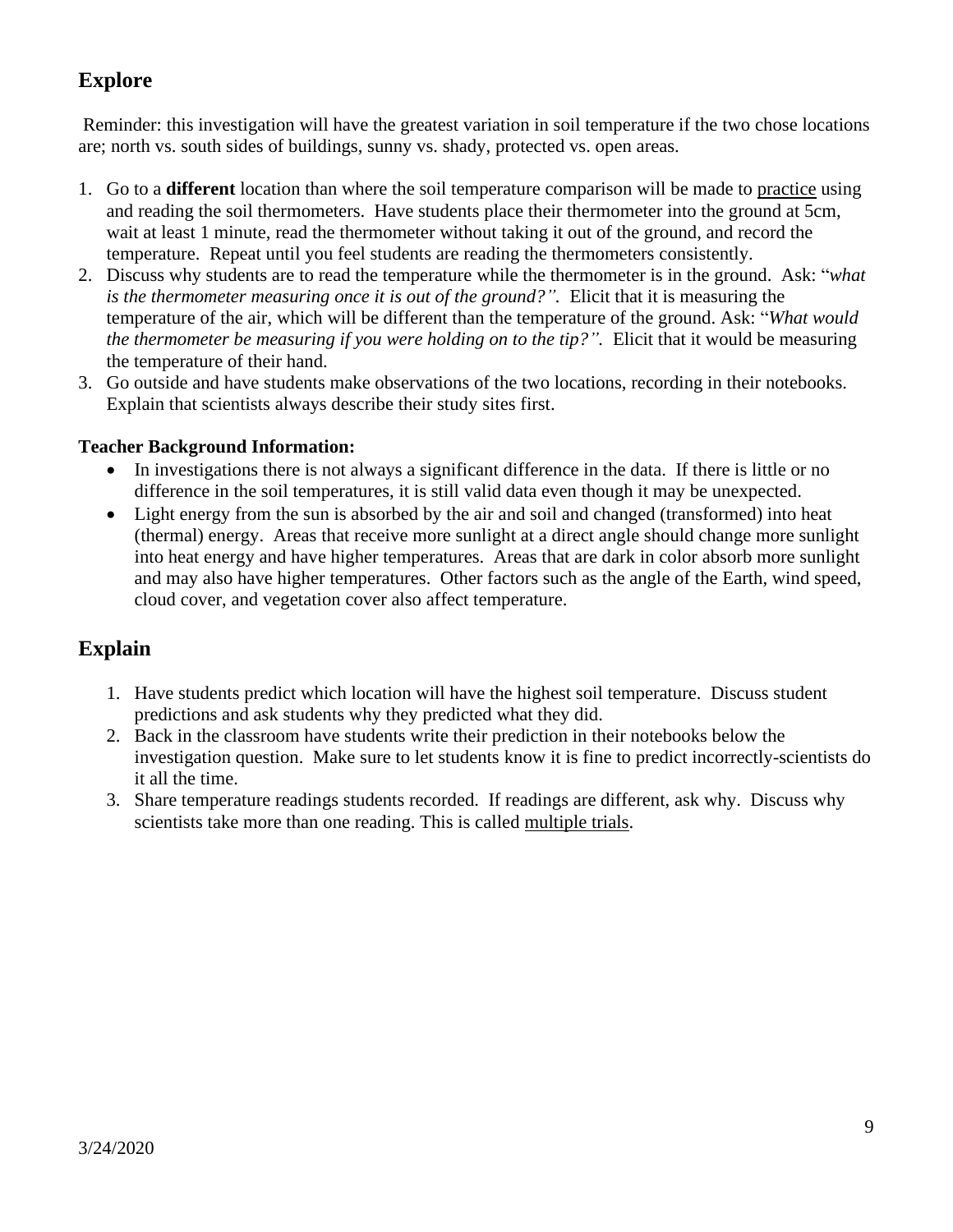### **Lesson 2: Soil Temperature Investigation**

#### **Focus question: Which location would allow seeds to sprout earliest in the spring?**

#### **Investigative Question:**

**Which location \_\_\_\_\_\_\_\_\_\_\_\_\_\_\_\_\_ Or\_\_\_\_\_\_\_\_\_\_\_\_\_\_\_\_\_\_\_\_ has the highest soil temperature 5 cm below the surface?**

**Note:** Student groups of 3-4 are ideal so every student can actively participate.

**Objectives:** Students 1) conduct an investigation to answer the focus and investigative questions and 2) discuss the initial findings of the investigation.

#### **Materials:**

- Map of area to show locations of sites would be useful, but not required
- Soil thermometers marked at 5 cm (make sure they are calibrated)
- Something to mark student locations (Flags, cones, hula hoops, yarn circles)
- Rulers-one for every group of students
- Stopwatch or watch for teacher to time 1 minute
- Clip boards or notebooks (cardboard with binder clips work well)
- Recording sheets for each student

#### **Engage**

- 1. Review previous work. What was the question we are investigating? What was your prediction? Why is it important to know about soil temperatures for plant growth and development? Where is our investigation taking place?
- 2. Reflection activity: Have students complete a **3,2,1 Reflection** found in the reflection and assessment section.
- 3. Put the investigative question on the board or in pocket chart:

| <b>Which location</b> | has the highest soil temperature 5 |
|-----------------------|------------------------------------|
| cm below the surface? |                                    |

- 4. Ask the following questions, underlining and then charting the variables. Note sample chart below.
- $\blacksquare$  What are we comparing? (2 different locations in the schoolyard)
- What are we measuring in the investigation? (temperature)
- What are we all doing the same in this investigation to make it a "fair" test? (putting thermometer 5 cm into the ground, waiting 1 minute, taking all the temperatures on the same day)
- 5. Have students read through the procedure on their data sheets.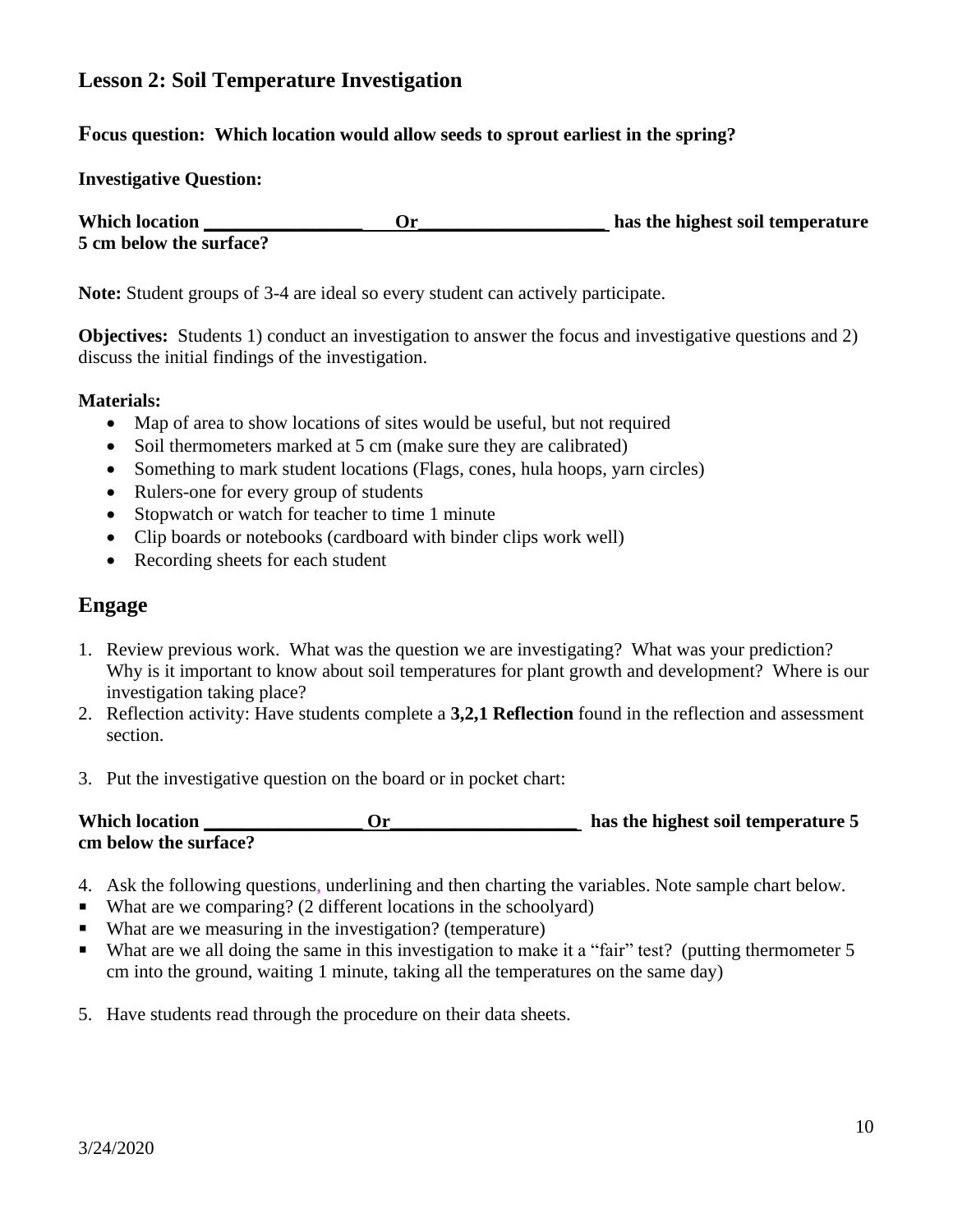## **Explore**

Students follow the directions and conduct the investigation outside at the two locations previously decided upon.

- 1. Each group will go to a flag/hula hoop/yarn circle in the first location.
- 2. All students will record the date, time, and place, and describe the location and weather on their data sheets.
- 3. Have students write their predictions, which location will have the highest temperature, on their data sheets before starting the investigation.
- 4. Students will take turns taking the soil temperature.
- 5. Have students place the thermometer into the ground to the 5 cm mark –explain the importance of this procedure being the same for all measurements.
- 6. Instruct students to **keep the thermometer in the soil, while reading the temperature.**
- 7. Inform students that you will let them know when to take the reading (after you have timed for one minute). First temperature reading (data) should be recorded as Trial 1.
- 8. Next have students use the ruler to locate a place 30 cm away from their first soil temperature reading. Have them read and record the temperature again after 1 minute. Record as Trial 2.
- 9. Students place the thermometer into the soil 30 cm away from their first temperature and second temperature reading. Have them read and record the temperature after 1 minute. Record as Trial 3.
- 10. Have students go to the second location and switch jobs. NOTE: The locations are what they are comparing in this investigation. Follow steps 4 through 9 at the second location.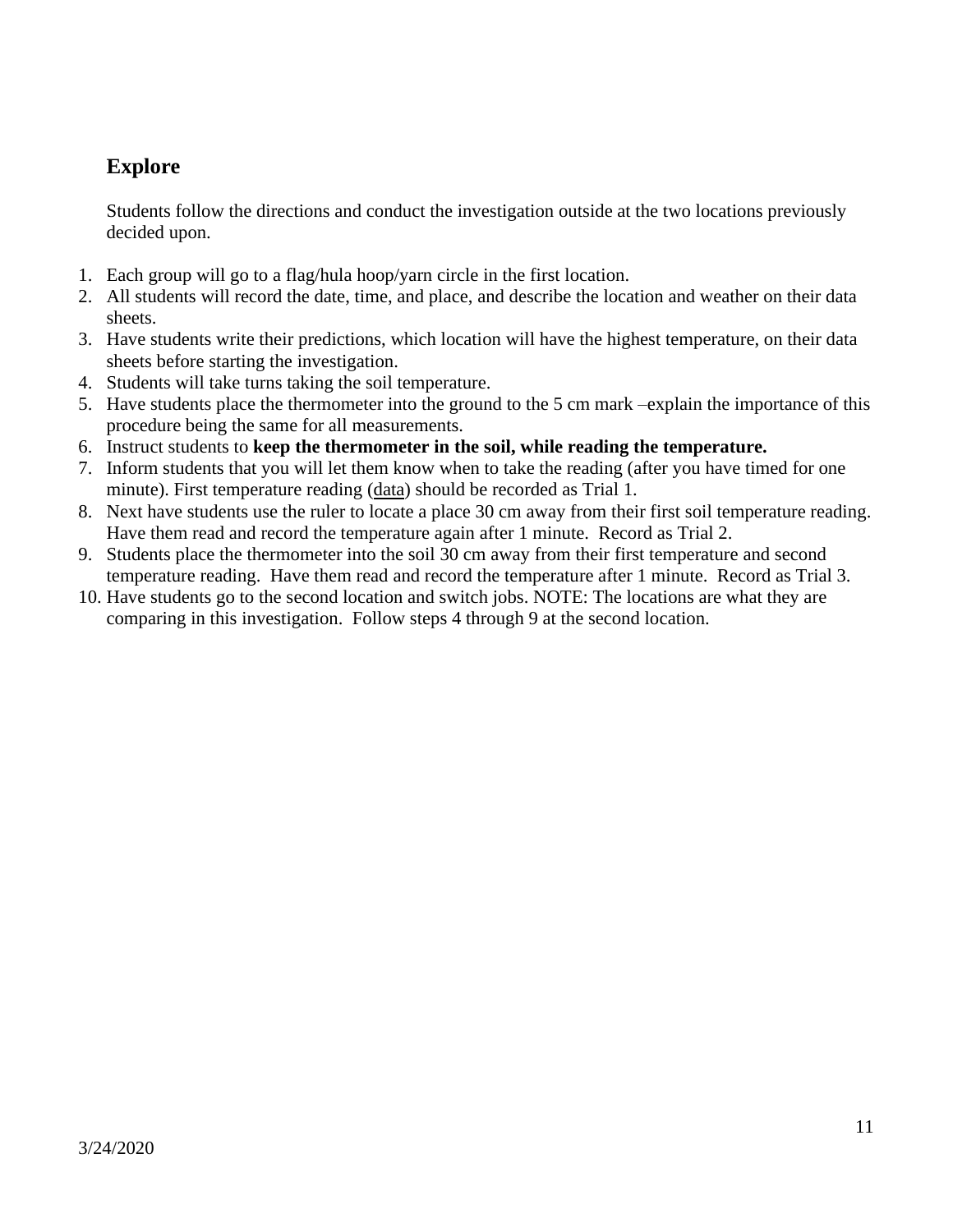#### **Soil Temperature Investigation**

| <b>Which location</b> | has the highest soil temperature 5 cm |
|-----------------------|---------------------------------------|
| below the surface?    |                                       |

#### **Soil Temperature Investigation Procedure**:

- 1. Hand out the **Soil Temperature Investigation** page(located at the end of this investigation, sample below.)
- 2. Go to the first location\_\_\_\_\_\_\_\_\_\_\_\_\_\_\_\_\_\_\_\_ in the schoolyard and write the name on the first line next to the heading: Location 1.
- 3. Record the date, time, your school name, and the description of location 1.
- 4. Describe the weather and record the air temperature.
- 5. Insert the soil thermometer into the soil to the 5cm mark.
- 6. Wait 1 minute.
- 7. When the teacher says OK, take the temperature and record in the Trial 1 box.
- 8. Take the temperature of the soil at 2 more sample sites in the first location as instructed by your teacher, and record as Trial 2 and Trial 3.
- 9. Go to the second location and write the name on the  $2<sup>nd</sup>$  line next to the heading: Location 2 and follow steps 4 through 7.

|                                                                                                                                                                                                                                                                                                                                                                                                                                                          | Time                            |
|----------------------------------------------------------------------------------------------------------------------------------------------------------------------------------------------------------------------------------------------------------------------------------------------------------------------------------------------------------------------------------------------------------------------------------------------------------|---------------------------------|
| School                                                                                                                                                                                                                                                                                                                                                                                                                                                   |                                 |
|                                                                                                                                                                                                                                                                                                                                                                                                                                                          |                                 |
|                                                                                                                                                                                                                                                                                                                                                                                                                                                          |                                 |
|                                                                                                                                                                                                                                                                                                                                                                                                                                                          |                                 |
|                                                                                                                                                                                                                                                                                                                                                                                                                                                          |                                 |
|                                                                                                                                                                                                                                                                                                                                                                                                                                                          |                                 |
|                                                                                                                                                                                                                                                                                                                                                                                                                                                          | _Air Temperature_______________ |
| $\mathcal{L} = \{ \mathbf{1}, \mathbf{1}, \mathbf{1}, \mathbf{1}, \mathbf{1}, \mathbf{1}, \mathbf{1}, \mathbf{1}, \mathbf{1}, \mathbf{1}, \mathbf{1}, \mathbf{1}, \mathbf{1}, \mathbf{1}, \mathbf{1}, \mathbf{1}, \mathbf{1}, \mathbf{1}, \mathbf{1}, \mathbf{1}, \mathbf{1}, \mathbf{1}, \mathbf{1}, \mathbf{1}, \mathbf{1}, \mathbf{1}, \mathbf{1}, \mathbf{1}, \mathbf{1}, \mathbf{1}, \mathbf{1}, \mathbf{1}, \mathbf{1}, \mathbf{1}, \mathbf{1}, \$ |                                 |

Predict which location will have the highest soil temperature.

## **Prediction: \_\_\_\_\_\_\_\_\_\_\_\_\_\_\_\_\_\_\_\_\_\_\_\_\_\_\_\_\_\_\_\_\_\_\_\_\_\_\_\_\_\_\_\_\_\_\_\_\_**

| Location vs. Soil temperature <sup>o</sup> F at 5 cm |                             |                         |                         |                      |
|------------------------------------------------------|-----------------------------|-------------------------|-------------------------|----------------------|
|                                                      | Soil Temperature °F at 5 cm |                         |                         |                      |
| Location                                             | Trial 1<br>$^{\circ}$ F     | Trial 2<br>$^{\circ}$ F | Trial 3<br>$^{\circ}$ F | Median or<br>Mode °F |
|                                                      |                             |                         |                         |                      |
|                                                      |                             |                         |                         |                      |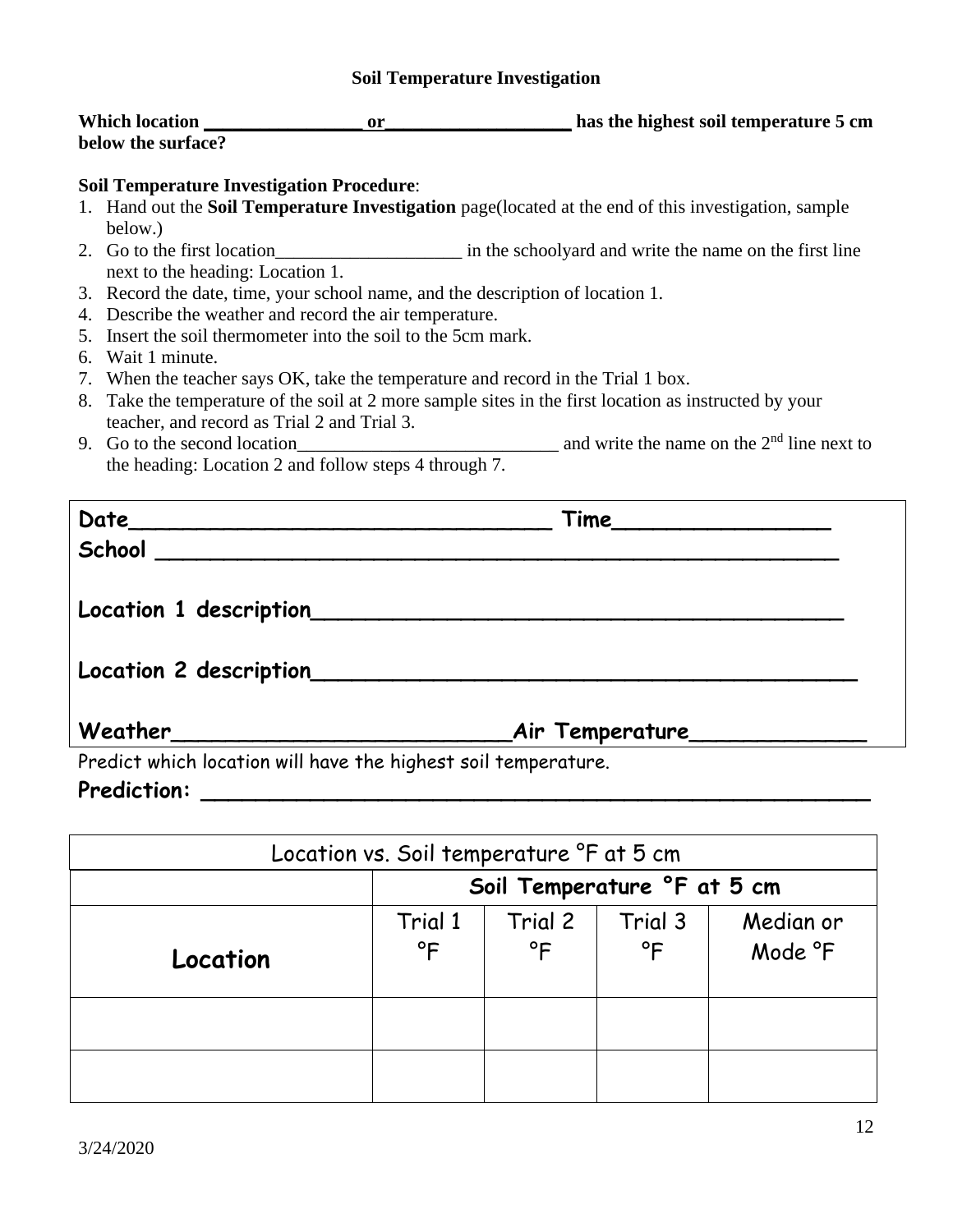## **Explain**

- 1. Have students briefly share their recorded temperatures by talking to another student from a different group. Identify a range of temperatures for each of the sites. **Note:** during lesson 3 students go into greater depth about which site had the highest soil temperature. Students will be excited about the data collected so this discussion should capitalize on their excitement.
- 2. Have students turn and talk to discuss questions about the day's procedure.
	- Were there any problems taking the soil temperatures?
	- Were the temperatures you recorded for trials 1, 2 and 3 the same or nearly the same? Does this data make sense?
	- How does your data compare to your prediction? If your prediction turned out not to be correct, what does this mean? Elicit that it means they, as scientists, learned something new. Remind them that scientists never change their predictions.
	- For what was the highest temperature anyone recorded? What was the lowest temperature?
	- Are these lowest and highest temperatures close or far apart? Does this make sense?
	- For the other location what was the highest temperature anyone recorded? What was the lowest temperature?
	- Which location was sunnier? (if sun was out)
	- Look at your data for both locations. Which location seems to have warmer soil temperatures?

#### **Note to Teacher:**

- If data is inconsistent, discuss with students how they may have taken temperatures differently each time. Were there difficulties with reading the thermometer? Did you always want to get the same number as your neighbor? Explain occasionally thermometers break so don't compare your temperature readings until back in the classroom. You may want to redo the investigation and have students be more consistent about taking the soil temperature.
- It is okay if the data (temperature readings) are all the same. This happens in research all the time. The conclusion would be that both locations would have the same temperature.
- If one group has outliers check that groups' thermometer as it may have become inaccurate. *Twisting the thermometers in very hard soil can cause the thermometer to become un-calibrated.*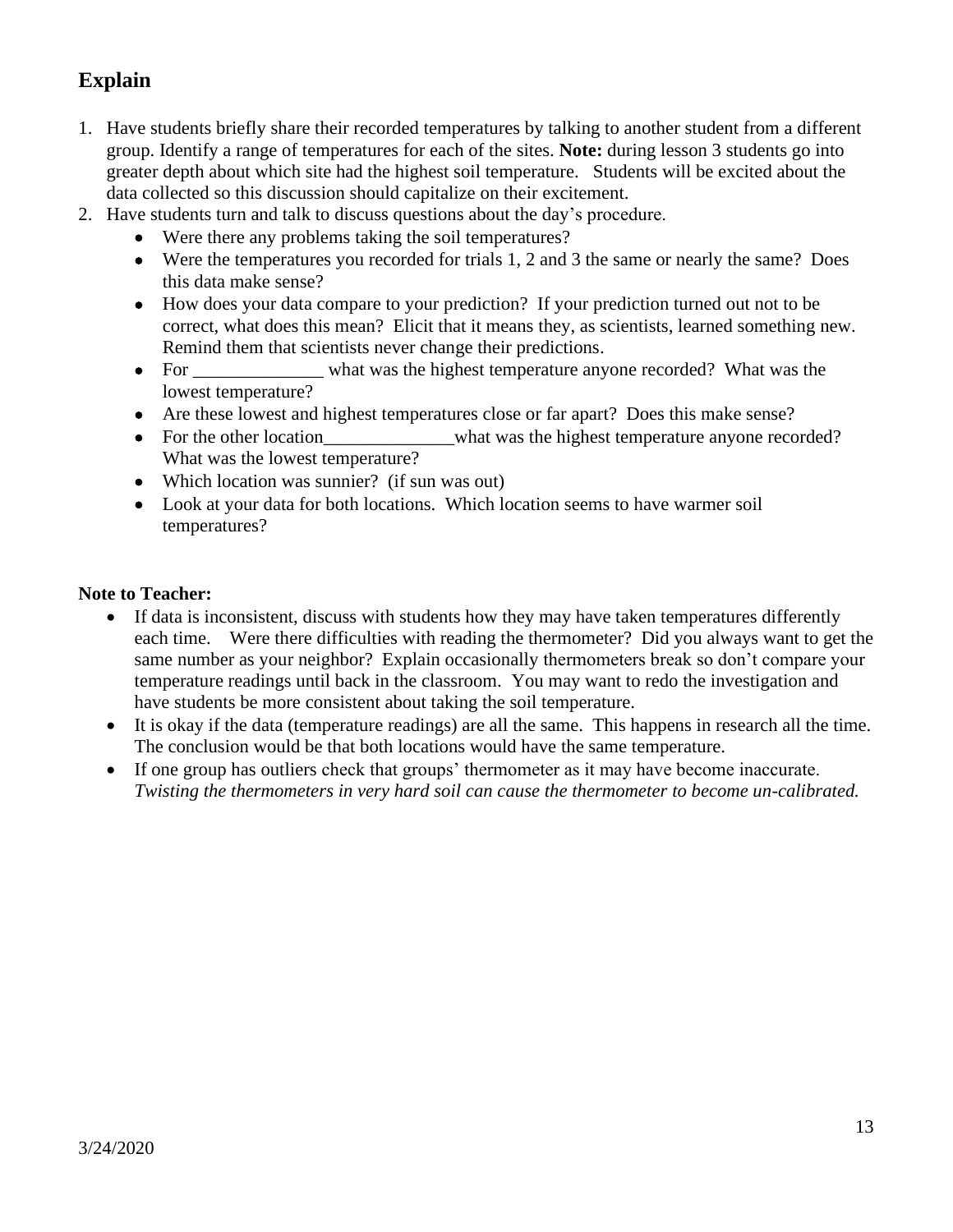## **Lesson 3: Finding the Mode and Median and Constructing Explanations and Arguments**

**Objectives:** Students will: 1) determine median or mode for their group data; 2) contribute group data to a class number line to determine class median or mode; 3) construct arguments/explanations for both the investigation question and focus question.

**Materials:** Sticky pads; number line on board or on paper; talk-move sentence starters for both the investigative question and focus question- on thick paper and cut into individual sentence starters

#### **Engage**

Review the procedures in order to help students understand the main components of a comparative investigation. Tell students that detailed and accurate steps in a procedure help scientists repeat investigations showing that the investigation is a fair test (reliable and valid) to answer the investigative question. Students should follow along in their notebooks.

- 1. Post the investigative question.
- 2. Continue the discussion about the previous day's procedure with a turn and talk strategy.
	- Why did we wait 1 minute each time after placing the thermometer in the ground? (in order to wait for the thermometer to read the temperature accurately)
	- Why did we always place the thermometer 5 cm into the ground? (so, all temperatures were at the same depth to make the comparison a fair test)
	- Why did we take 3 temperatures at each location? (multiple trials make measurements more reliable-fairer test - *make sure our answer is right*)
	- Why did we take all the temperatures on the same day? (to compare different locations, they needed to be on the same day to be a valid comparison; this is another variable kept the same)
- 3. Ask students to think, pair, share about how they could be sure everyone in the class conducted a fair test. Have them first write their thoughts in their journals then write their neighbors thoughts, and lastly write down any new learnings from the class.
- 4. Have students look at the data they collected and find either the median or the mode. Explain mode as any number they have recorded more than once on their data table. Tell students that if they do not have the same number recorded more than once, then they will need to find the median, or the number in the middle of the 3 numbers on their data table. If students need support finding the median have them cross out the lowest and the highest number and circle the number that is left. Once students have found the median or the mode, have them record that number in the space provided. See example 1 below, if students are more familiar with T charts, use example 2.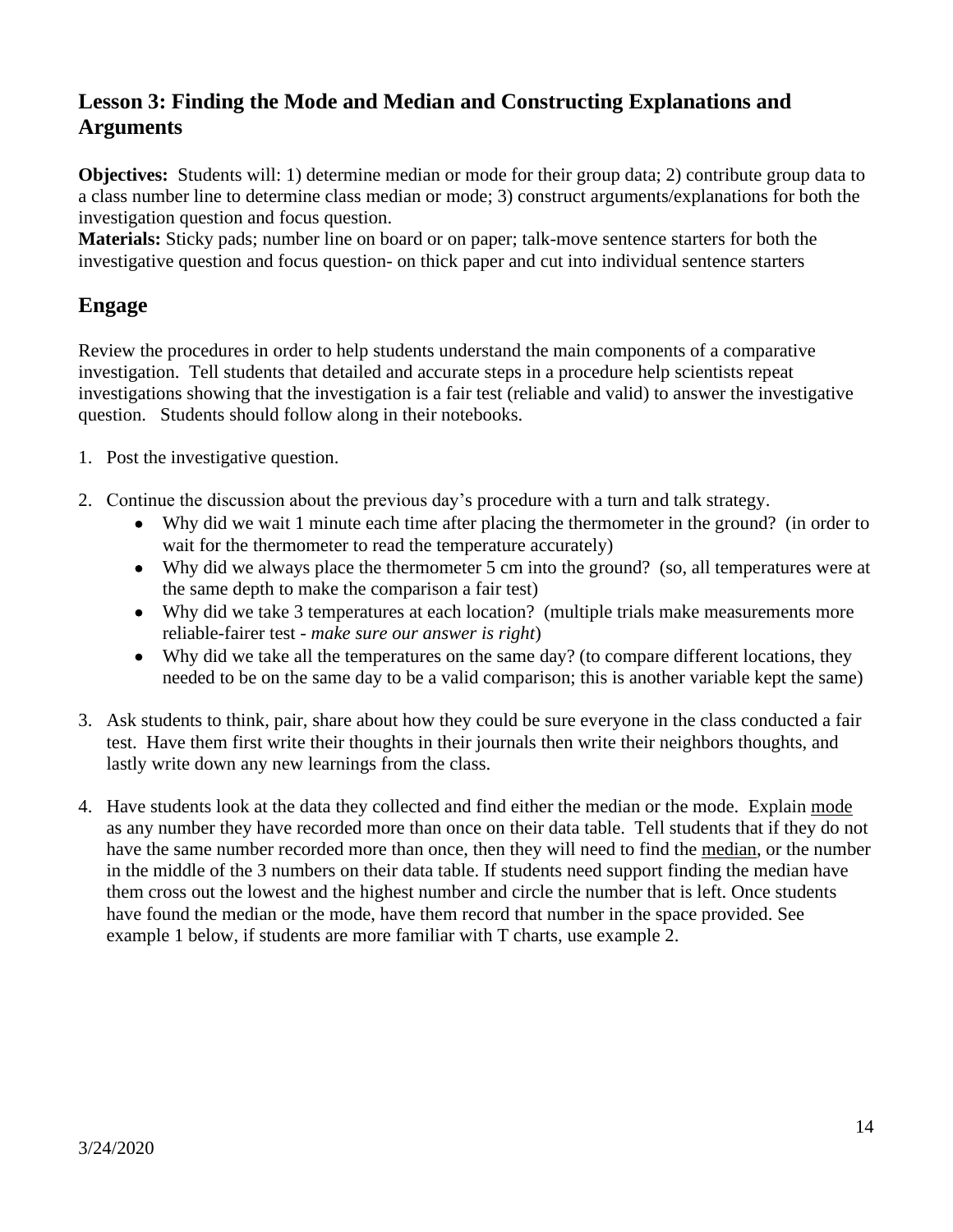Example 1:

| Median |
|--------|
|--------|

|          | Soil Temperature <sup>o</sup> F |         |              |              |
|----------|---------------------------------|---------|--------------|--------------|
| Location | Trial 1                         | Trial 2 | Trial 3      | Median       |
| North    | 48° E                           | 44° E   | $46^{\circ}$ | $16^\circ$ F |
|          |                                 |         |              |              |

OR Mode

|          | Soil Temperature $\circ$ F        |              |         |      |
|----------|-----------------------------------|--------------|---------|------|
| Location | $\mathcal{P}_{\mathcal{F}_{1,2}}$ | m            | Trial 3 | Mode |
| South    | EN0.                              | $50^{\circ}$ | 10° E   | ເ∩∘  |

# Example 2:



## **Explore**

- 1. Tell students that finding the median and the mode for the class data will make it easier to construct an argument/explanation, making a claim with evidence and reasoning.
- 2. Create a line plot on chart paper using a strip of masking tape for the number line. By doing a back-toback line plot (note example below), students can compare the temperature data of the two locations easily. Use two different colored post-its for the two different locations.
- 3. Tell students to write their median or mode soil temperature, whichever they recorded on their data table, on a small post-it and place it on the number line.
- 4. Analyze the data on the line plot. Ask the students to identify the class mode. The mode will be obvious as the soil temperature with the most data points.
- 5. Model finding the median for the students by pointing to each end of the range and moving towards the middle of the data set, one post-it at a time, until you arrive at the post-it in the middle. Sometimes the mode and median are the same number, as in the example data below. But sometimes the mode and median are different.
- 6. If the class modes and medians are different, discuss with the students which one seems to be the "best or most representative middle number" for the class data.
- 7. Have students record the class median or mode in their journals.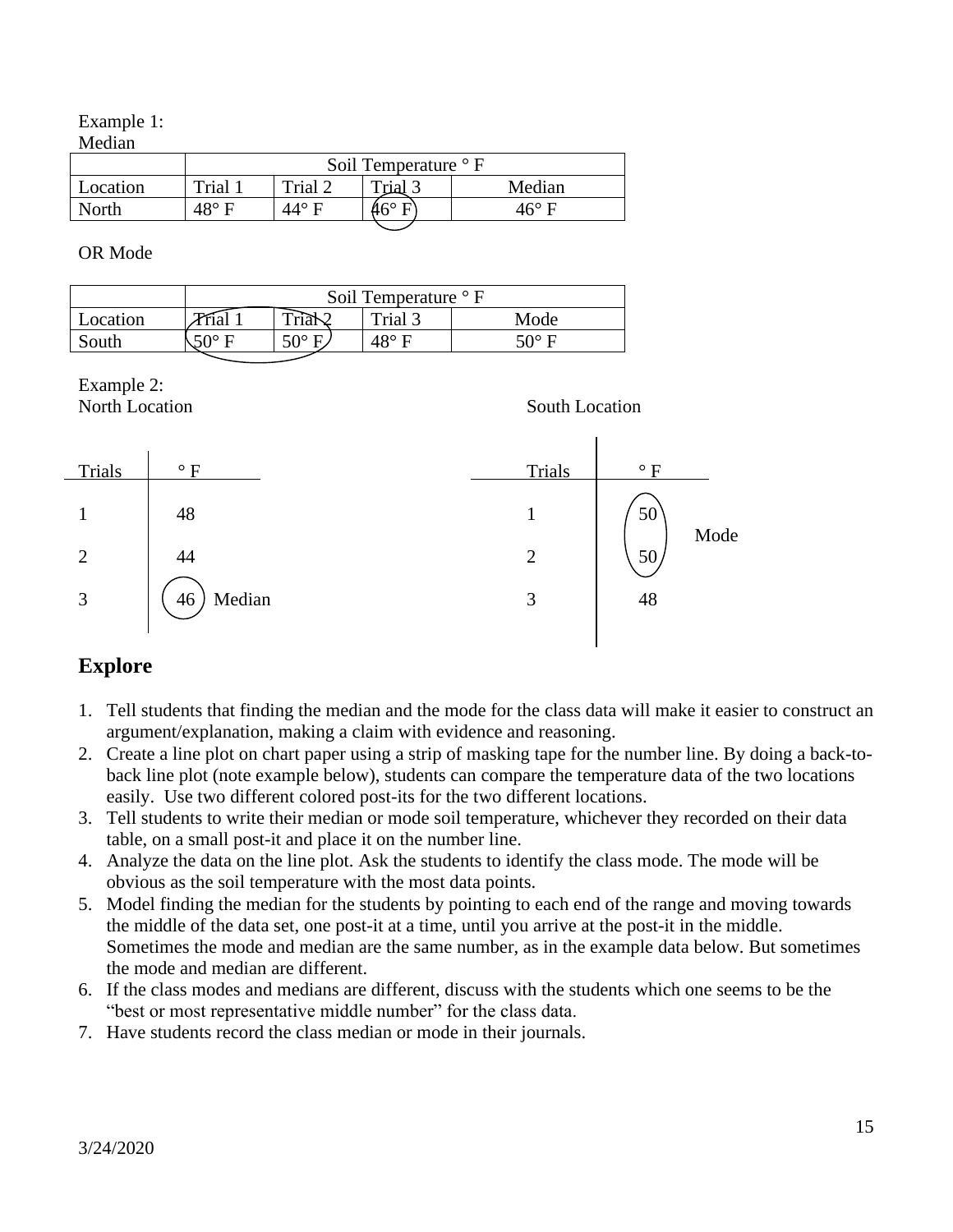

**Teacher Note:** You could try the investigation again to see if you got similar results. Or try two other locations. If the locations do have the same soil temperature, then you would need more information (amount of sunlight, water, etc.) to decide where plants would sprout and grow the earliest or the largest.

### **Explain**

- 1. In groups of 4 have student discuss their argument/explanations using the sentence starters for claim, evidence, reasoning discussion.
	- a. Each student in the group gets one of the 4 cards and fills it out. It may be helpful for all students to have all cards to fill out or record what the other students say.
	- b. Next, starting with # 1 card students go around in their group and share their information. If reasoning is too difficult have # 3 and #4 student share a summary of what they did and the data they measured.
- 2. Have students then help you construct a class argument/explanation for the investigation question.
- 3. Record in their notebooks.

**Example with different soil temperatures for the south side and north side:** *The south side of the school had the highest soil temperature on October 10, 2006 at 2:30 p.m. The median soil temperature in the south location was 54F. In contrast, the median soil temperature at the north location was 48F. The south side of the school soil was about 6° F warmer than the north side. I now realize that the sun shines longer each day on the soil on the south side of the school making it warmer.*

**Example when soil temperatures are the same on the north side and south side:** *The soil temperatures were the same on the north and south sides of the school on October 10, 2006 at 2:30 p.m.*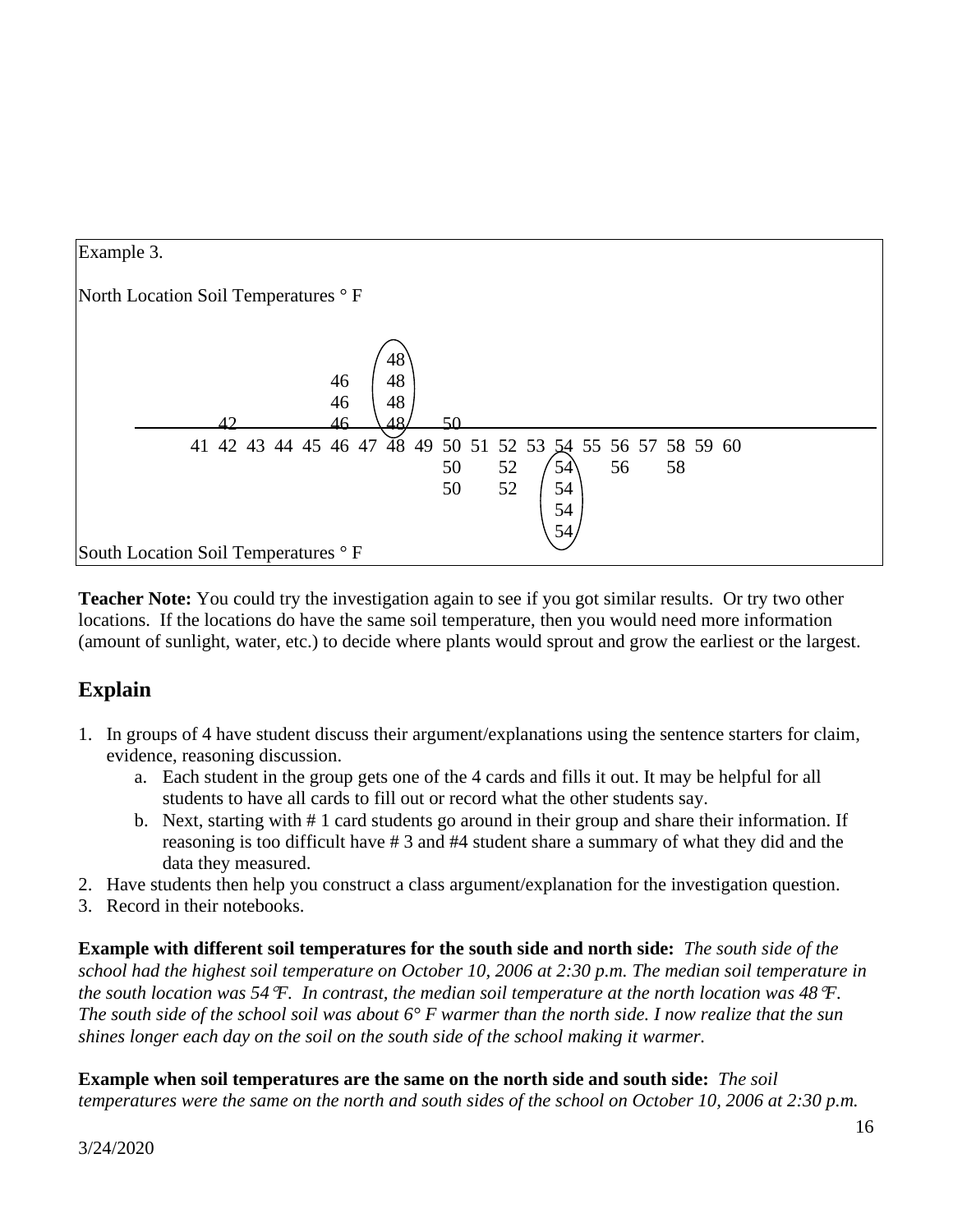*Both locations had a median soil temperature of 48 ° F. The south side is sunnier, but the north side is closer to the building.*

- 4. Return to the focus question: **Which location would allow seeds to sprout earliest in the spring?** Post the focus question on the board or in pocket chart. Consider passing out the laminated seed sheets again.
- 5. Have students discuss in new groups of 3 using the discussion sentence starters for the focus question.
- 6. Have students write their own claim, evidence, reasoning argument/explanation in their journals.
- 7. Make a class argument/explanation answering the question: **Which location would allow seeds to sprout earliest in the spring?** Write it on the board.

#### **Elaborate**

- 1. Have a discussion with students with one or more of these questions using pair, share or other strategy:
	- a. Why is it important to know about soil temperatures? (know when to plant seeds, if a spot is a good place to grow a certain plant)
	- b. Would corn seeds that need at least  $50^{\circ}$  F to germinate, germinate at location \_\_\_\_\_\_\_\_\_\_\_\_\_\_, at this time of year? Which seeds could germinate there now?
	- c. What other factors might affect soil temperature? (sunlight, closeness to building, time of year, shadiness, whether or not soil is underneath plants, the amount of leaves, beauty bark)
	- d. What might happen if soil temperature suddenly got colder in spring? (some plants that had sprouted might die, it would delay some seeds from sprouting)
	- e. What might happen to seeds if the soil got to100 °F? (the seeds might not be able to sprout and would die)
	- f. What happens to the type of life that lives in the soil if soil temperature changes a lot? (the types of life in the soil change depending on the specific needs of the plants and animals that live there)
	- g. Which area would be the best place to start a school garden?
- 2. Extend by doing the soil temperature investigation during different seasons.
- 3. Plant seeds in the spring in both locations and observe/measure their growth.

### **Evaluate**

- 1. Evaluate student journals looking for accurate recording of data both in their team and class.
- 2. Evaluate accurate calculation of the median or mode of the data.
- 3. Evaluate their argument/explanations for both the investigation question and the focus question.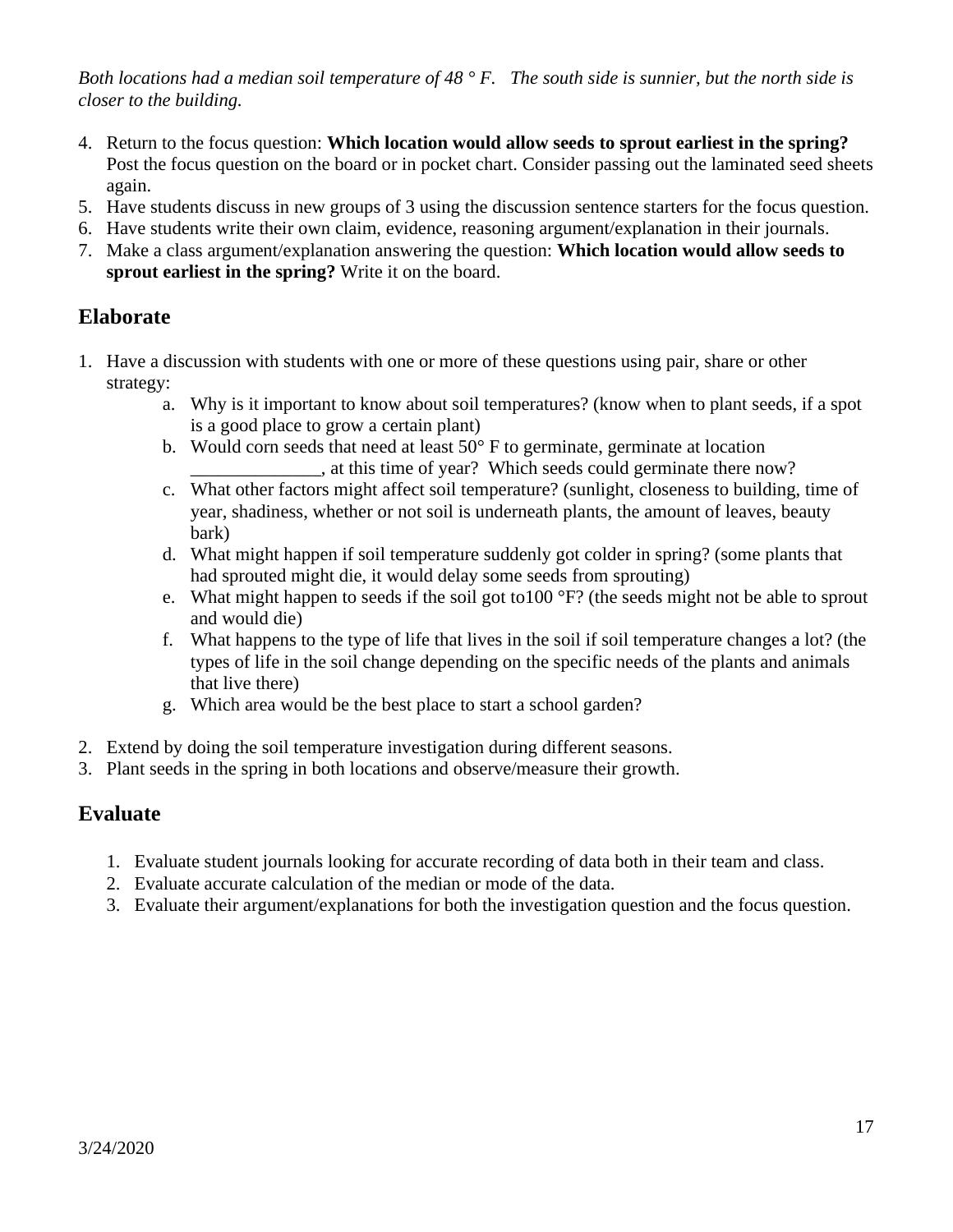

# Soil Temperature Investigation Student Pages

Name: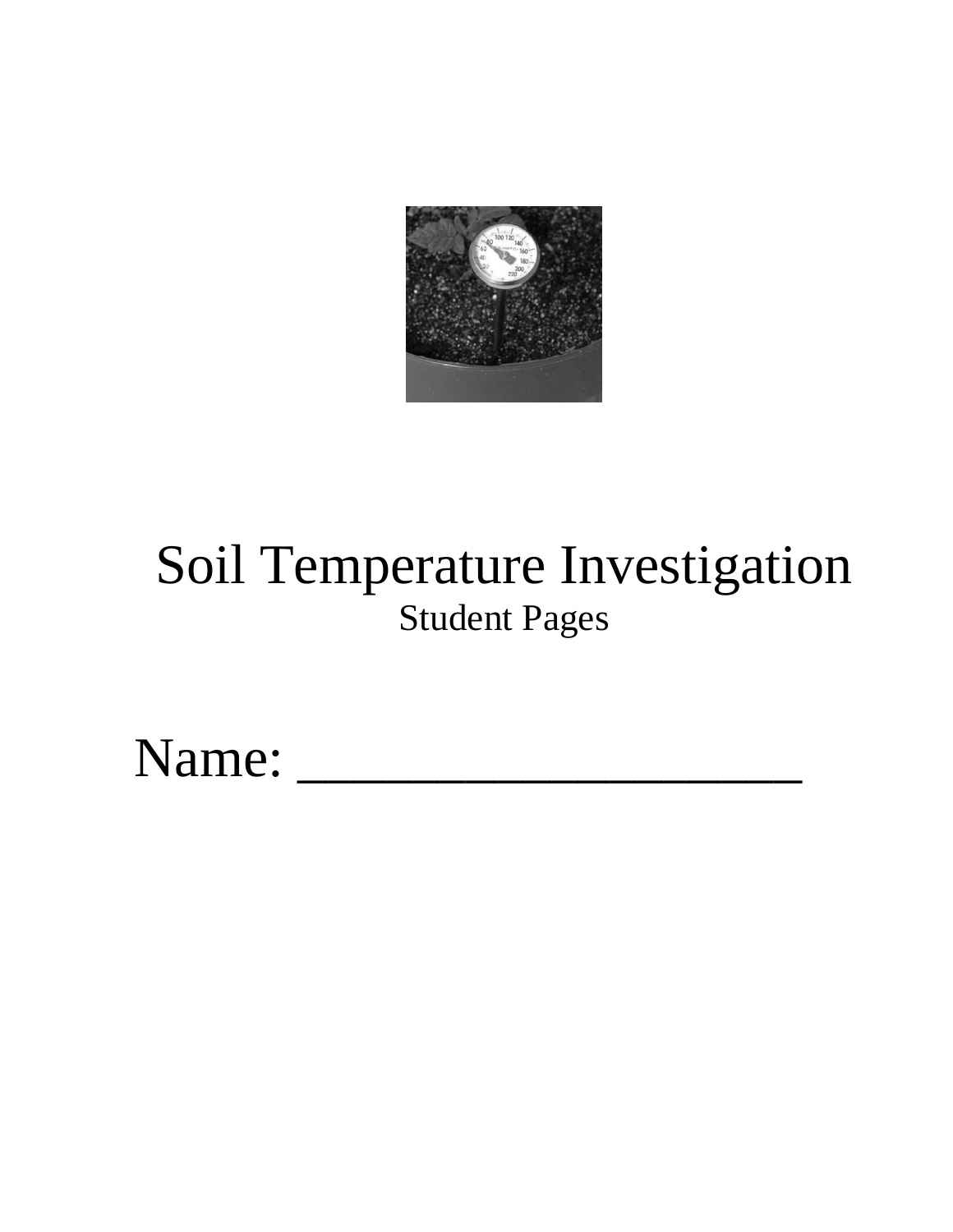# Seeds

## Same

- •Contain a baby plant embryo
- .Can grow into plants
- .Need water, soil, and heat to grow
- •Part of a plant lifecycle

## Different

|         | Seed #1 | Seed #2 |
|---------|---------|---------|
| Texture | Rough   | Smooth  |
| Size    | Large   | Big     |
| Color   | Black   | Brown   |
| Shape   | Oval    | Round   |
|         |         |         |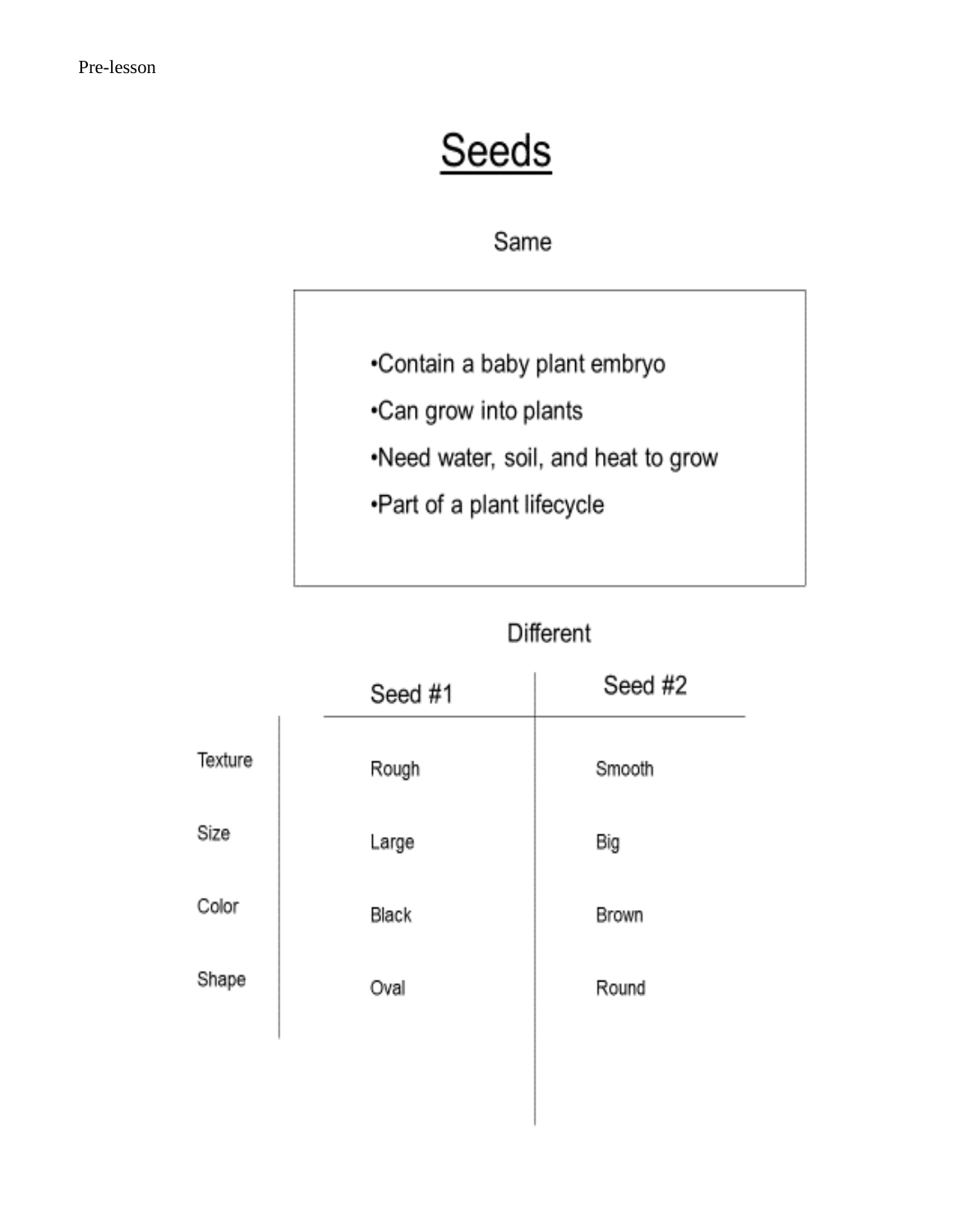## Seeds and Plants



**Lima Bean Plant and Seeds** Minimum soil temperature 70° F



**Squash and Squash Seeds** Minimum soil temperature 60° F



**Cucumber and Cucumber Seeds** Minimum soil temperature 60° F



Corn Plants and Corn Seeds Minimum soil temperature 50° F

 $= 1 cm$ 



**Pea Plants and Pea Seeds** Minimum soil temperature 40° F



**Broccoli and Broccoli Seeds** Minimum soil temperature 40° F





Radishes and Radish Seeds Minimum soil temperature 40°F





**Spinach Plants and Spinach Seeds** Minimum soil temperature 32 °F

 $= 1 cm$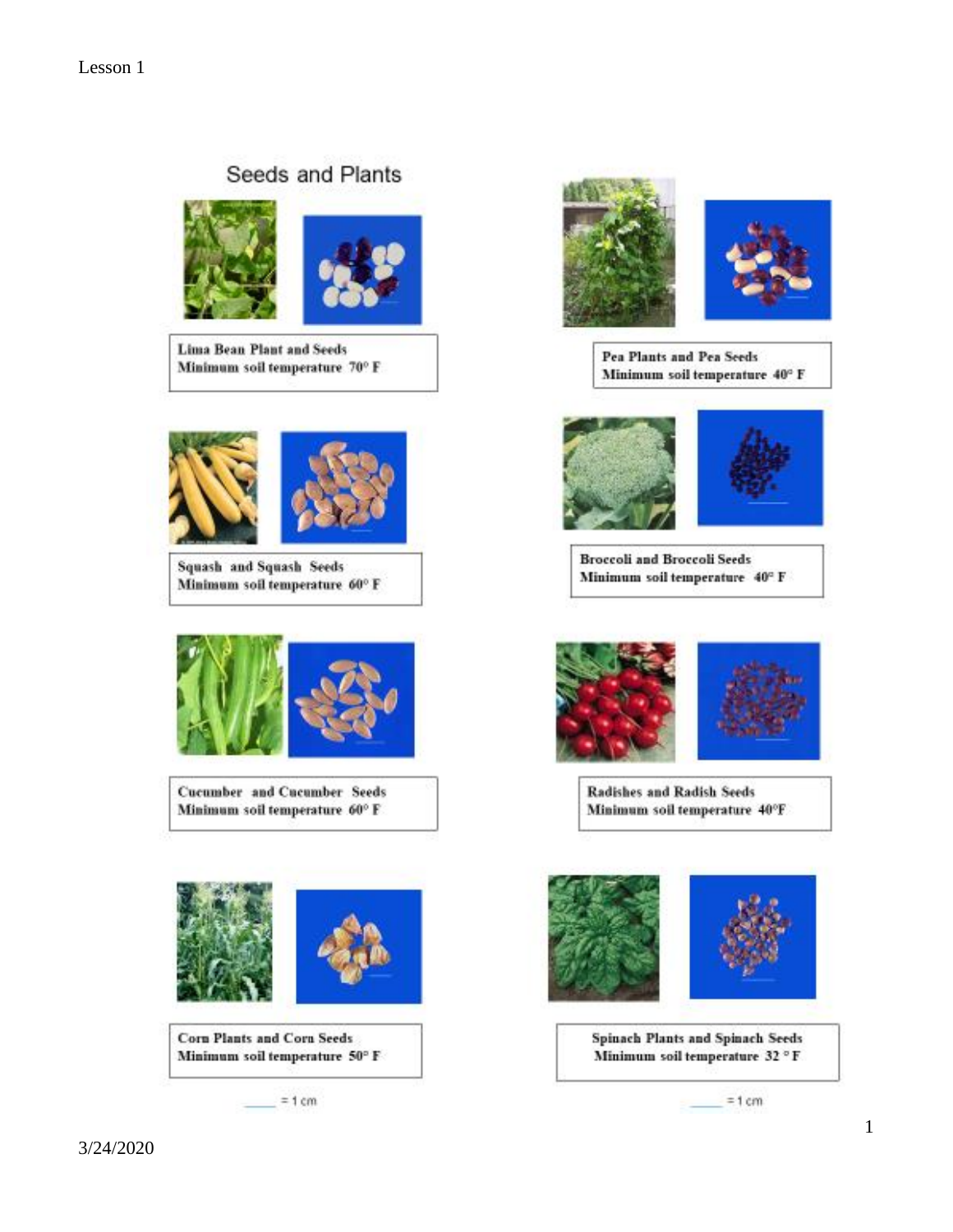| Lesson 2<br><u> 1980 - Johann Barbara, martxa alemaniar argametra (h. 1980).</u> |      |
|----------------------------------------------------------------------------------|------|
| Name                                                                             |      |
|                                                                                  |      |
|                                                                                  | Time |
|                                                                                  |      |
|                                                                                  |      |
|                                                                                  |      |
|                                                                                  |      |
| Location 1 description<br>Location 1 description                                 |      |
|                                                                                  |      |
|                                                                                  |      |
|                                                                                  |      |
|                                                                                  |      |
|                                                                                  |      |
|                                                                                  |      |
|                                                                                  |      |

Predict which location will have the highest soil temperature.

**Prediction: \_\_\_\_\_\_\_\_\_\_\_\_\_\_\_\_\_\_\_\_\_\_\_\_\_\_\_\_\_\_\_\_\_\_\_\_\_\_\_\_\_\_\_\_\_\_\_\_\_**

| Location vs. Soil temperature °F at 5 cm |                             |                         |                     |                      |  |
|------------------------------------------|-----------------------------|-------------------------|---------------------|----------------------|--|
|                                          | Soil Temperature °F at 5 cm |                         |                     |                      |  |
| Location                                 | Trial 1<br>$\mathsf{P}$     | Trial 2<br>$\mathsf{P}$ | Trial 3<br>$\Gamma$ | Median or<br>Mode °F |  |
|                                          |                             |                         |                     |                      |  |
|                                          |                             |                         |                     |                      |  |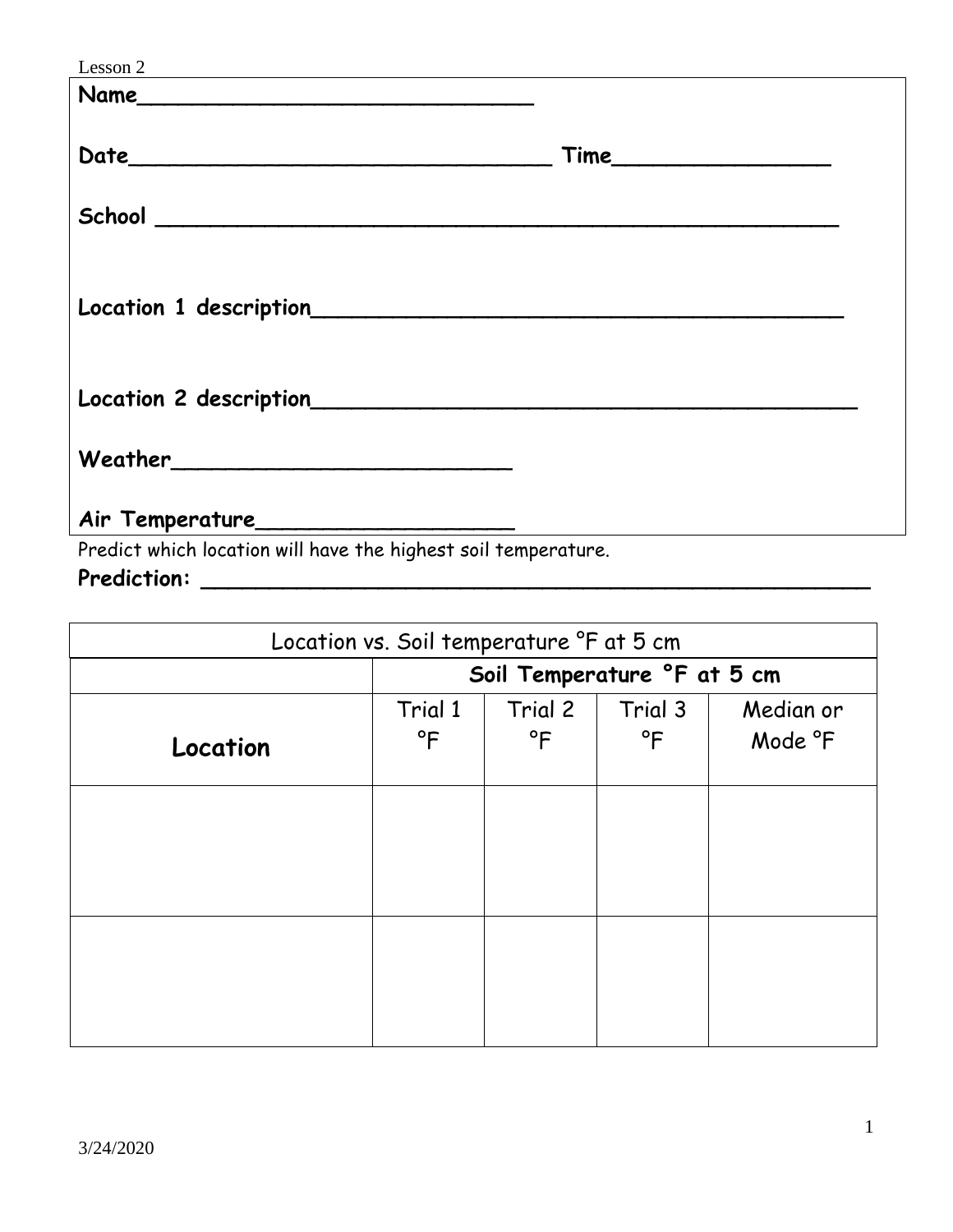## **Answer the Question**:

*Which location, \_\_\_\_\_\_\_\_\_\_\_\_\_\_\_\_\_ Or\_\_\_\_\_\_\_\_\_\_\_\_\_\_\_\_\_\_\_\_ , has the highest soil temperature 5 cm below the surface?*

## **Make a Claim:**

1. **Claim:** Today, \_\_\_\_\_\_\_\_\_\_\_\_\_\_\_\_\_\_, we compared the soil temperature at \_\_\_\_\_\_\_\_\_\_\_\_\_\_\_\_\_\_\_\_\_\_(location 1) to the soil temperature at\_\_\_\_\_\_\_\_\_\_\_\_\_\_\_\_( location 2)and we found

\_\_\_\_\_\_\_\_\_\_\_\_\_\_\_\_\_\_\_\_\_\_\_\_\_\_\_\_\_\_\_\_\_\_\_\_\_\_\_\_\_\_\_\_\_\_\_\_\_\_\_\_

## **Give Evidence:**

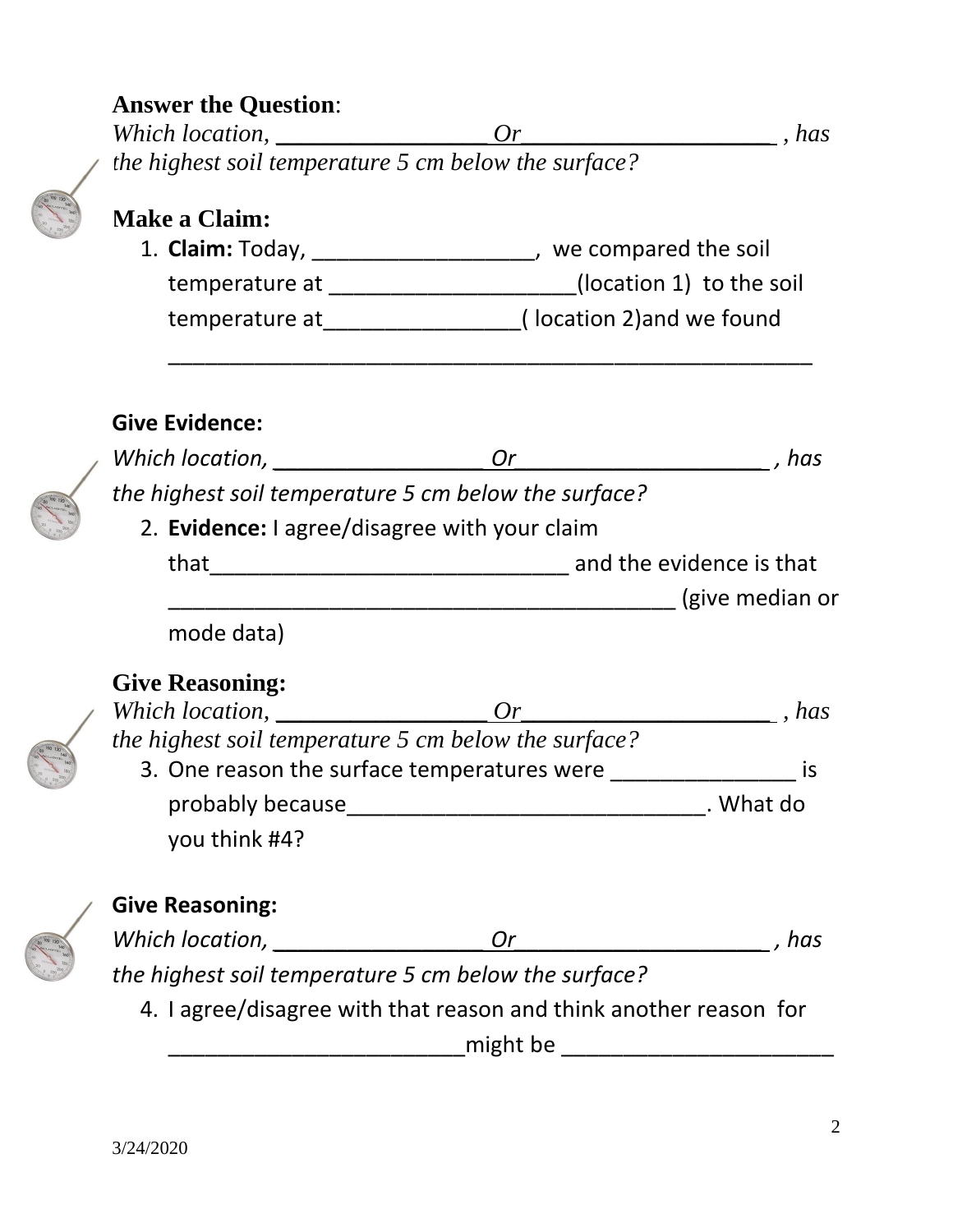

**Answer the Question:** *Which location would allow seeds to sprout earliest in the spring?* **Make a Claim:** I think the \_\_\_\_\_\_\_\_\_\_\_\_\_\_\_\_\_\_\_location would allow seeds to sprout earliest in the spring.



*Which location would allow seeds to sprout earliest in the spring?* **Give Evidence:** I agree/disagree with your claim that\_\_\_\_\_\_\_\_\_\_\_\_\_\_\_\_\_\_\_\_\_\_\_\_\_\_\_\_\_ and the evidence is that \_\_\_\_\_\_\_\_\_\_\_\_\_\_\_\_\_\_\_\_\_\_\_\_\_\_\_\_\_\_\_\_\_\_\_\_\_\_\_\_\_ (give median or mode data) and this means plants will sprout earliest in

\_\_\_\_\_\_\_\_\_\_\_\_\_\_\_\_\_\_\_\_\_\_\_\_\_ location.



*Which location would allow seeds to sprout earliest in the spring?* **Give Reasoning:**  Seeds need heat and water to germinate. Use the evidence above with one of these reasons in the following sentence. One reason plants would sprout earliest in \_\_\_\_\_\_\_\_\_\_\_\_\_\_\_\_\_ location is because \_\_\_\_\_\_\_\_\_\_\_\_\_\_\_\_ and our data showed this

location was \_\_\_\_\_\_\_\_\_\_\_\_.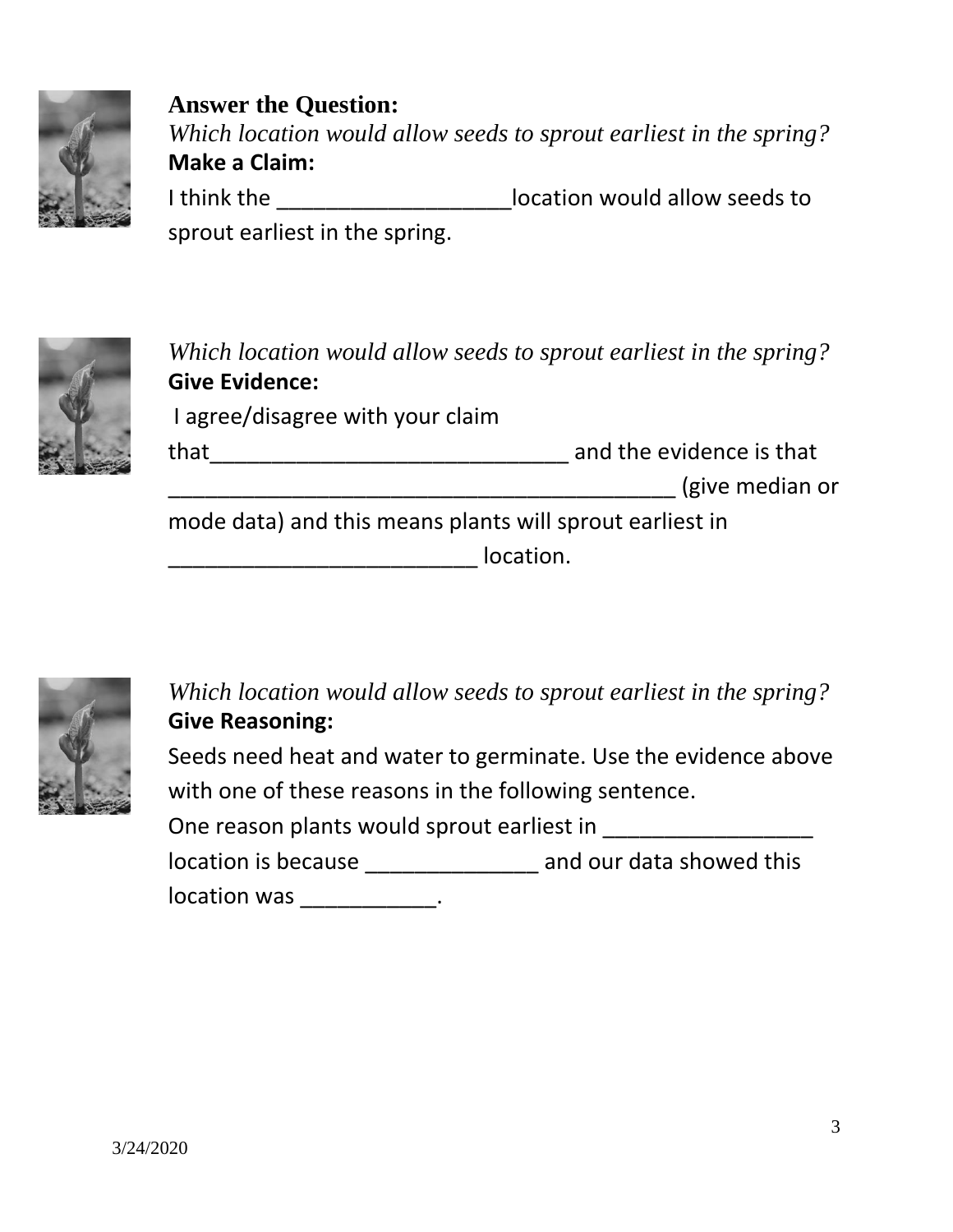# Reflection and Assessment